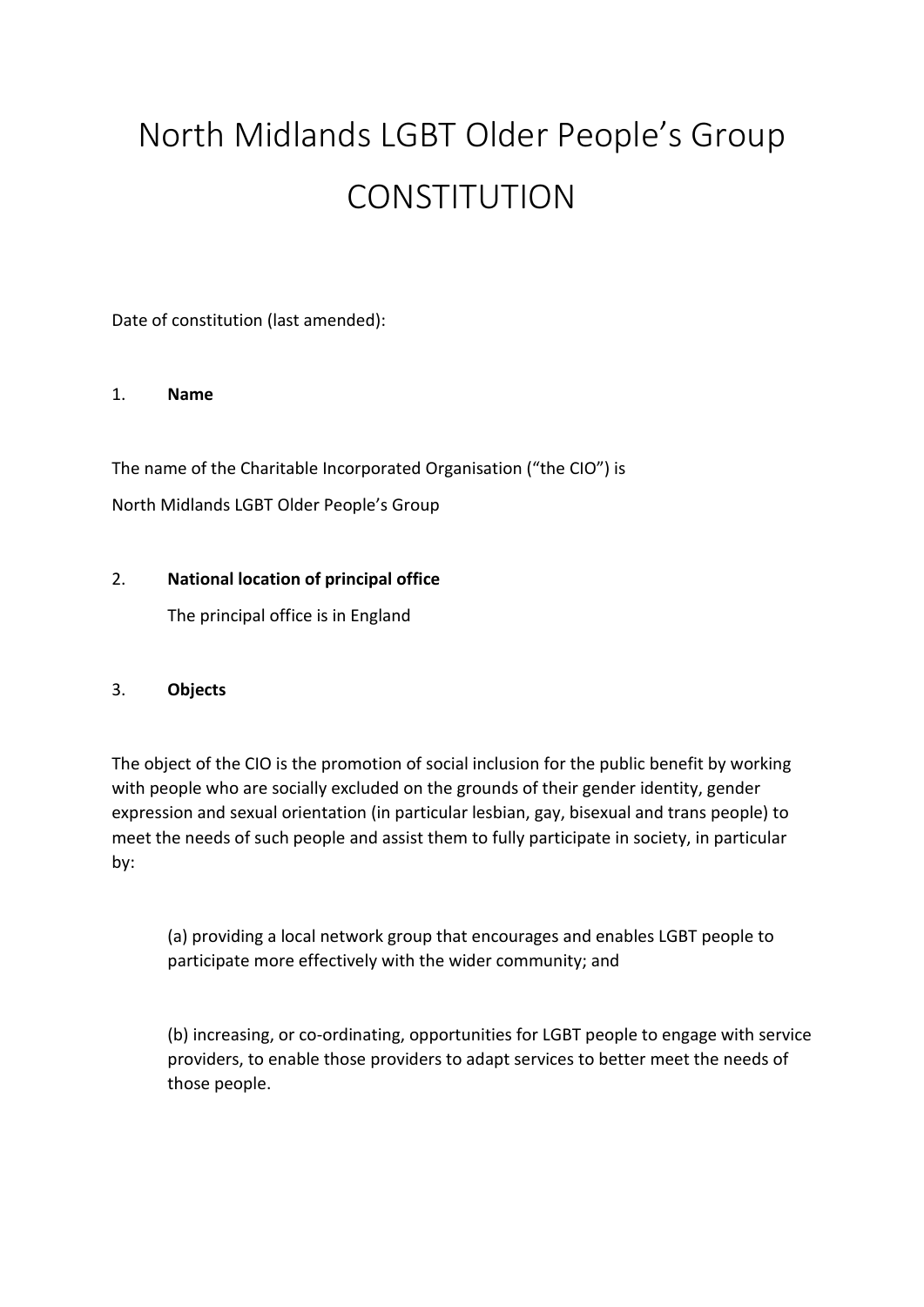#### 4. **Powers**

The CIO has power to do anything which is calculated to further its objects or is conducive or incidental to doing so. In particular, the CIO's powers include power to:

- (1) borrow money and to charge the whole or any part of its property as security for the repayment of the money borrowed. The CIO must comply as appropriate with sections 124 and 125 of the Charities Act 2011 if it wishes to mortgage land;
- (2) buy, take on lease or in exchange, hire or otherwise acquire any property and to maintain and equip it for use;
- (3) sell, lease or otherwise dispose of all or any part of the property belonging to the CIO. In exercising this power, the CIO must comply as appropriate with sections 117 and 119-123 of the Charities Act 2011;
- (4) employ and remunerate such staff as are necessary for carrying out the work of the CIO. The CIO may employ or remunerate a charity trustee only to the extent that it is permitted to do so by clause 6 (Benefits and payments to charity trustees and connected persons) and provided it complies with the conditions of those clauses;
- (5) deposit or invest funds, employ a professional fund-manager, and arrange for the investments or other property of the CIO to be held in the name of a nominee, in the same manner and subject to the same conditions as the trustees of a trust are permitted to do by the Trustee Act 2000;

## 5. **Application of income and property**

- (1) The income and property of the CIO must be applied solely towards the promotion of the objects.
	- (a) A charity trustee is entitled to be reimbursed from the property of the CIO or may pay out of such property reasonable expenses properly incurred by him or her when acting on behalf of the CIO.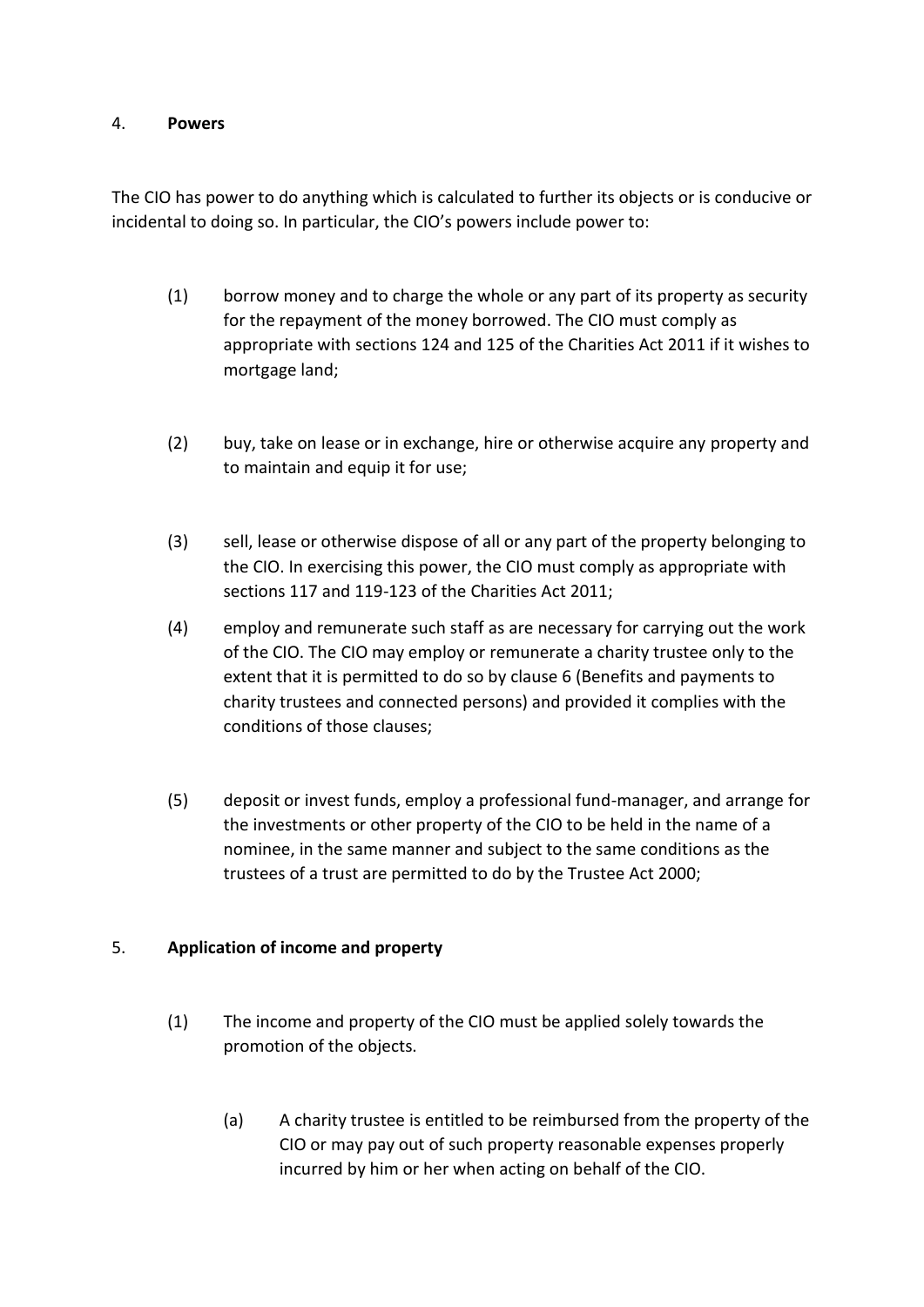- (b) A charity trustee may benefit from trustee indemnity insurance cover purchased at the CIO's expense in accordance with, and subject to the conditions in, section 189 of the Charities Act 2011.
- (2) None of the income or property of the CIO may be paid or transferred directly or indirectly by way of dividend, bonus or otherwise by way of profit to any member of the CIO. This does not prevent a member who is not also a charity trustee receiving:
	- (a) a benefit from the CIO as a beneficiary of the CIO;
	- (b) reasonable and proper remuneration for any goods or services supplied to the CIO.
- (3) Nothing in this clause shall prevent a charity trustee or connected person receiving any benefit or payment which is authorised by Clause 6.

## 6. **Benefits and payments to charity trustees and connected persons**

## **(1) General provisions**

No charity trustee or connected person may:

(a) buy or receive any goods or services from the CIO on terms preferential to those applicable to members of the public;

- (b) sell goods, services, or any interest in land to the CIO;
- (c) be employed by, or receive any remuneration from, the CIO;
- (d) receive any other financial benefit from the CIO;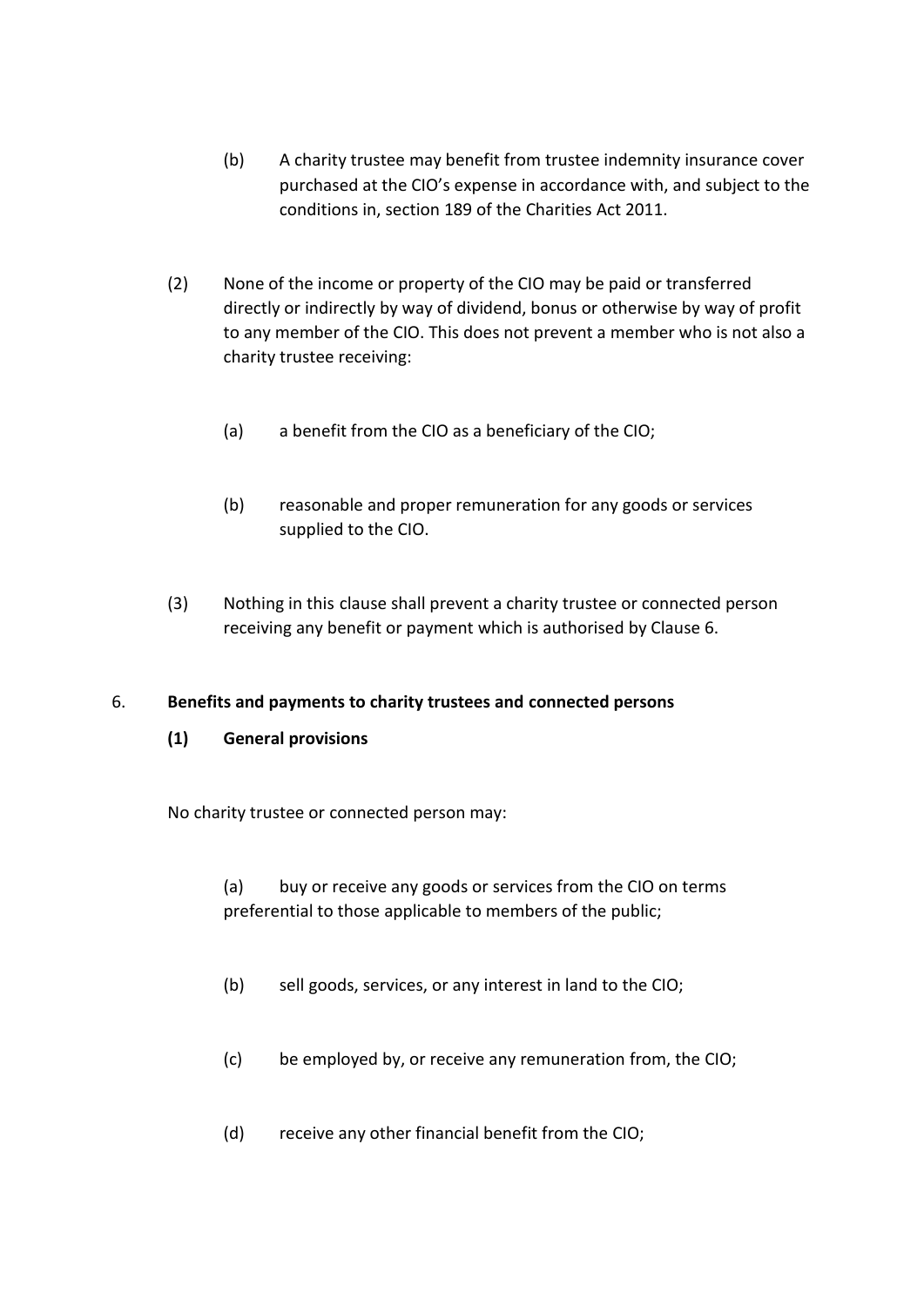unless the payment or benefit is permitted by sub-clause (2) of this clause, or authorised by the court or the prior written consent of the Charity Commission ("the Commission") has been obtained. In this clause, a "financial benefit" means a benefit, direct or indirect, which is either money or has a monetary value.

# **(2) Scope and powers permitting trustees' or connected persons' benefits**

- (a) A charity trustee or connected person may receive a benefit from the CIO as a beneficiary of the CIO provided that a majority of the trustees do not benefit in this way.
- (b) A charity trustee or connected person may enter into a contract for the supply of services, or of goods that are supplied in connection with the provision of services, to the CIO where that is permitted in accordance with, and subject to the conditions in, section 185 to 188 of the Charities Act 2011.
- (c) Subject to sub-clause (3) of this clause a charity trustee or connected person may provide the CIO with goods that are not supplied in connection with services provided to the CIO by the charity trustee or connected person.
- (d) A charity trustee or connected person may receive interest on money lent to the CIO at a reasonable and proper rate which must be not more than the Bank of England bank rate (also known as the base rate).
- (e) A charity trustee or connected person may receive rent for premises let by the trustee or connected person to the CIO. The amount of the rent and the other terms of the lease must be reasonable and proper. The charity trustee concerned must withdraw from any meeting at which such a proposal or the rent or other terms of the lease are under discussion.
- (f) A charity trustee or connected person may take part in the normal trading and fundraising activities of the CIO on the same terms as members of the public.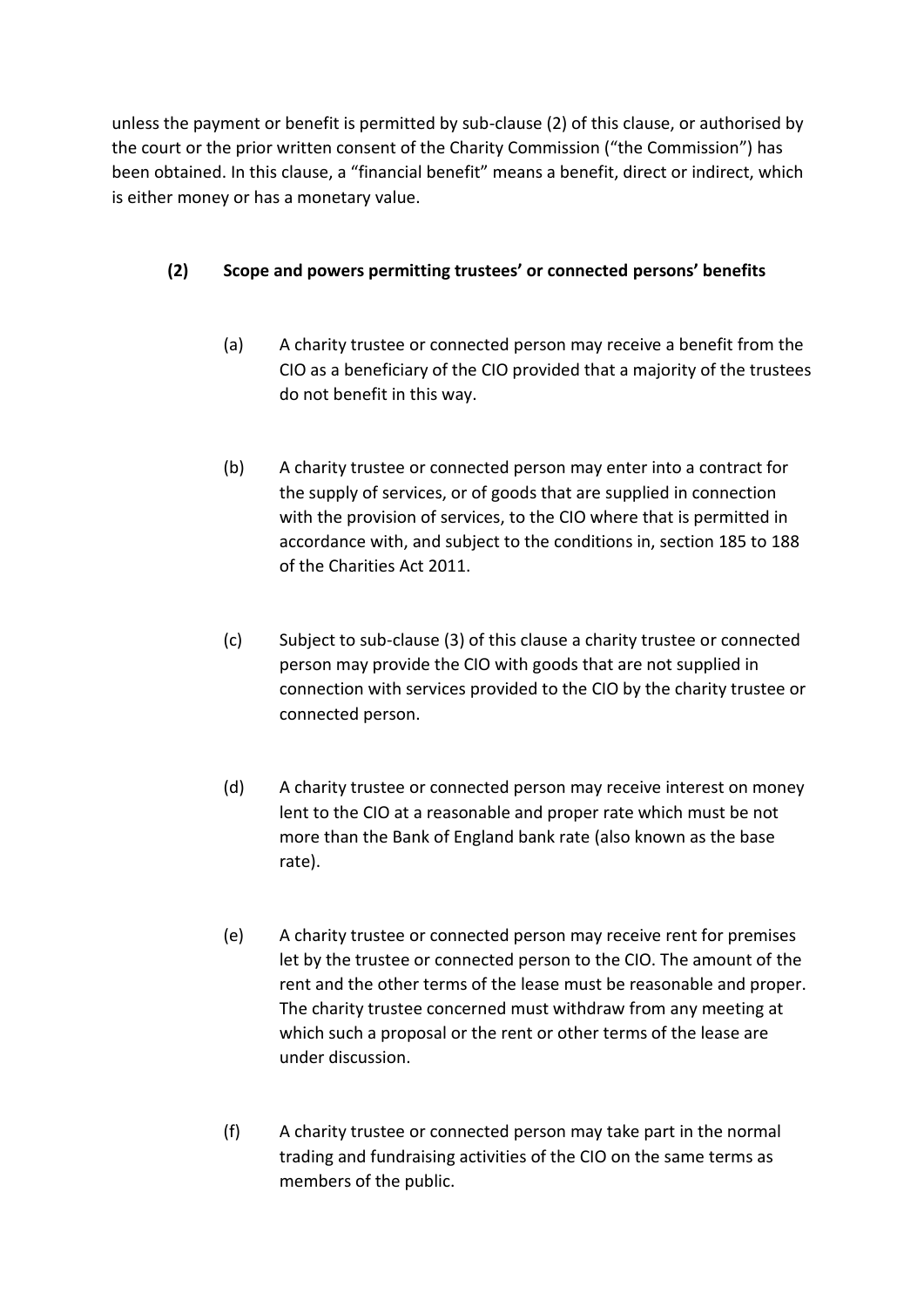## **(3) Payment for supply of goods only – controls**

The CIO and its charity trustees may only rely upon the authority provided by sub-clause (2)(c) of this clause if each of the following conditions is satisfied:

- (a) The amount or maximum amount of the payment for the goods is set out in a written agreement between the CIO and the charity trustee or connected person supplying the goods ("the supplier").
- (b) The amount or maximum amount of the payment for the goods does not exceed what is reasonable in the circumstances for the supply of the goods in question.
- (c) The other charity trustees are satisfied that it is in the best interests of the CIO to contract with the supplier rather than with someone who is not a charity trustee or connected person. In reaching that decision the charity trustees must balance the advantage of contracting with a charity trustee or connected person against the disadvantages of doing so.
	- (d) The supplier is absent from the part of any meeting at which there is discussion of the proposal to enter into a contract or arrangement with him or her or it with regard to the supply of goods to the CIO.
	- (e) The supplier does not vote on any such matter and is not to be counted when calculating whether a quorum of charity trustees is present at the meeting.
	- (f) The reason for their decision is recorded by the charity trustees in the minute book.
	- (g) A majority of the charity trustees then in office are not in receipt of remuneration or payments authorised by clause 6.
	- (4) In sub-clauses (2) and (3) of this clause:
		- (a) "the CIO" includes any company in which the CIO: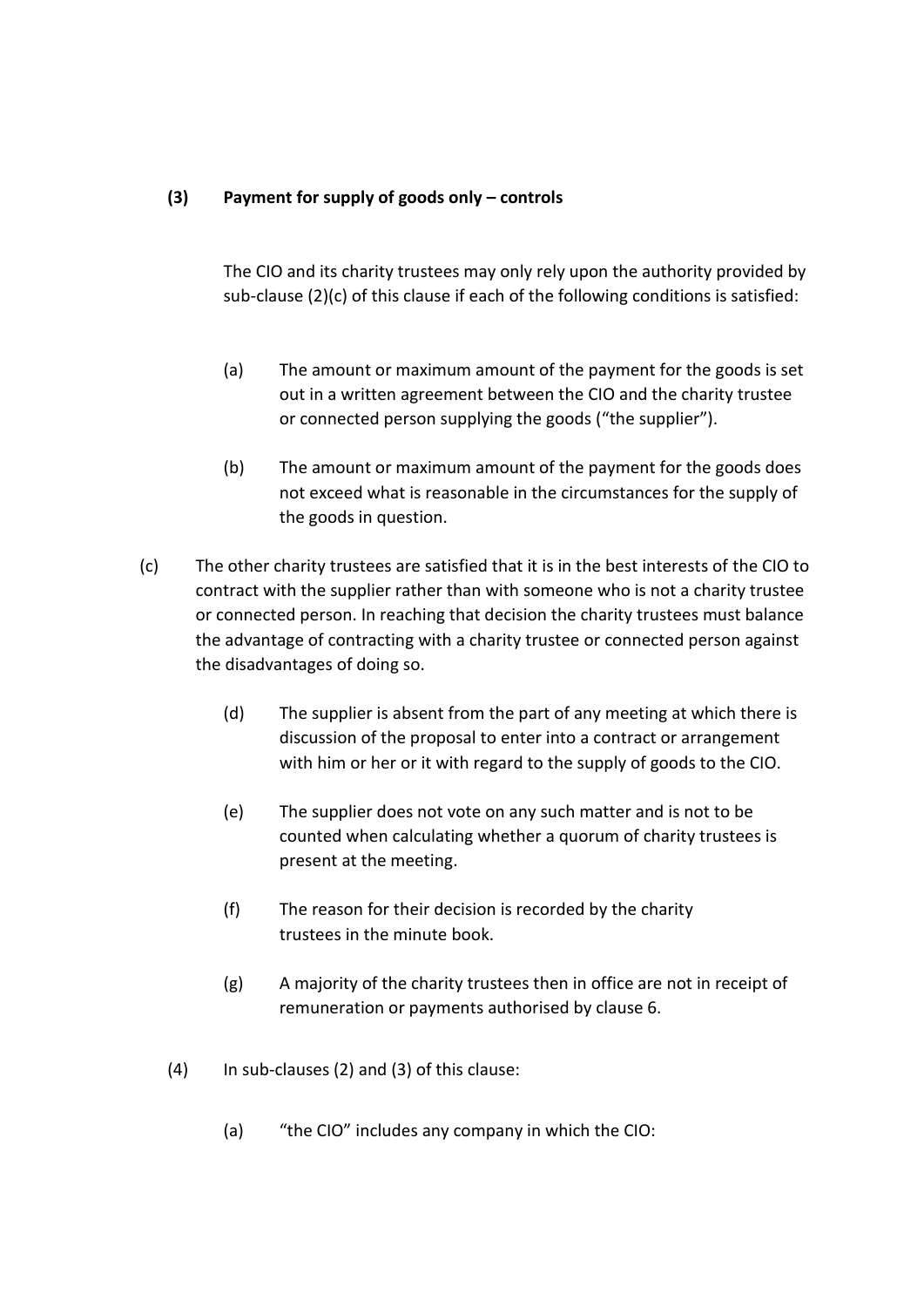- (i) holds more than 50% of the shares; or
- (ii) controls more than 50% of the voting rights attached to the shares; or
- (iii) has the right to appoint one or more directors to the board of the company;
- (b) "connected person" includes any person within the definition set out in clause [30] (Interpretation);

#### 7. **Conflicts of interest and conflicts of loyalty**

#### A charity trustee must:

(1) declare the nature and extent of any interest, direct or indirect, which he or she has in a proposed transaction or arrangement with the CIO or in any transaction or arrangement entered into by the CIO which has not previously been declared; and

(2) absent himself or herself from any discussions of the charity trustees in which it is possible that a conflict of interest will arise between his or her duty to act solely in the interests of the CIO and any personal interest (including but not limited to any financial interest).

Any charity trustee absenting himself or herself from any discussions in accordance with this clause must not vote or be counted as part of the quorum in any decision of the charity trustees on the matter.

#### 8. **Liability of Members to contribute to the assets of the CIO if it is wound up**

If the CIO is wound up, the members of the CIO have no liability to contribute to its assets and no personal responsibility for settling its debts and liabilities.

#### 9. **Membership of the CIO**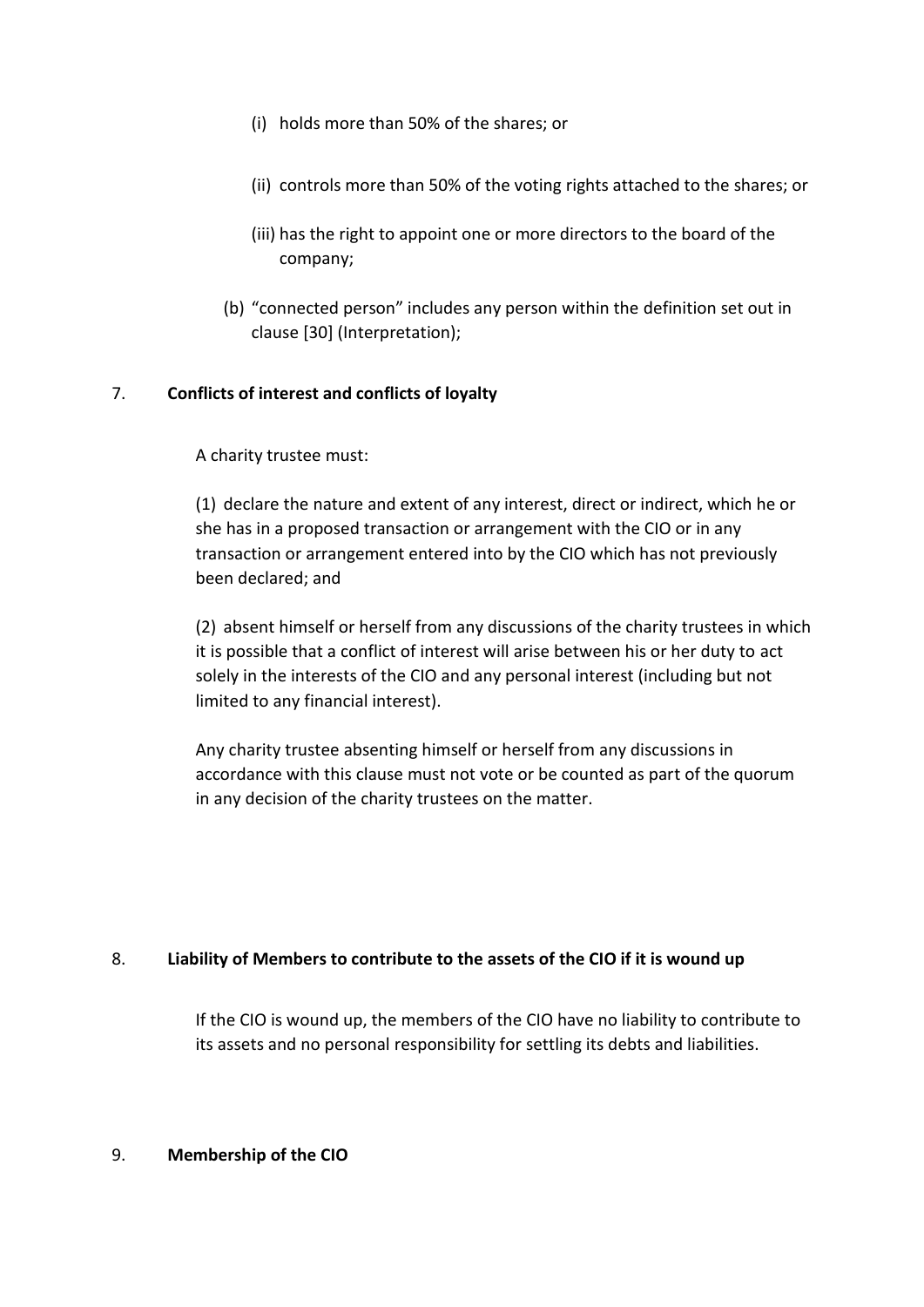## **(1) Admission of new members**

#### (a) Eligibility

Membership of the CIO is open to all gay, lesbian, bisexual and transgender adults and others who share the CIO's objectives, who are interested in furthering its purposes, and who, by applying for membership, have indicated their agreement to become a member and accept the duty of members set out in sub-clause (3) of this clause.

(b) Admission procedure

The charity trustees:

(i) require applications for membership to be made by attendance at a monthly meeting, and by completing an application for membership form

(ii) shall, if they approve an application for membership, notify the applicant of their decision within 31 days.

(iii) may refuse an application for membership if they believe that it is in the best interests of the CIO for them to do so;

(iv) shall, if they decide to refuse an application for membership, give the applicant their reasons for doing so, within 31 days of the decision being taken, and give the applicant the opportunity to appeal against the refusal; and

(v) shall give fair consideration to any such appeal, and shall inform the applicant of their decision, but any decision to confirm refusal of the application for membership shall be final.

#### **(2) Transfer of membership**

Membership of the CIO cannot be transferred to anyone else except in the case of an individual or corporate body representing an organisation which is not incorporated, whose membership may be transferred by the unincorporated organisation to a new representative. Such transfer of membership does not take effect until the CIO has received written notification of the transfer.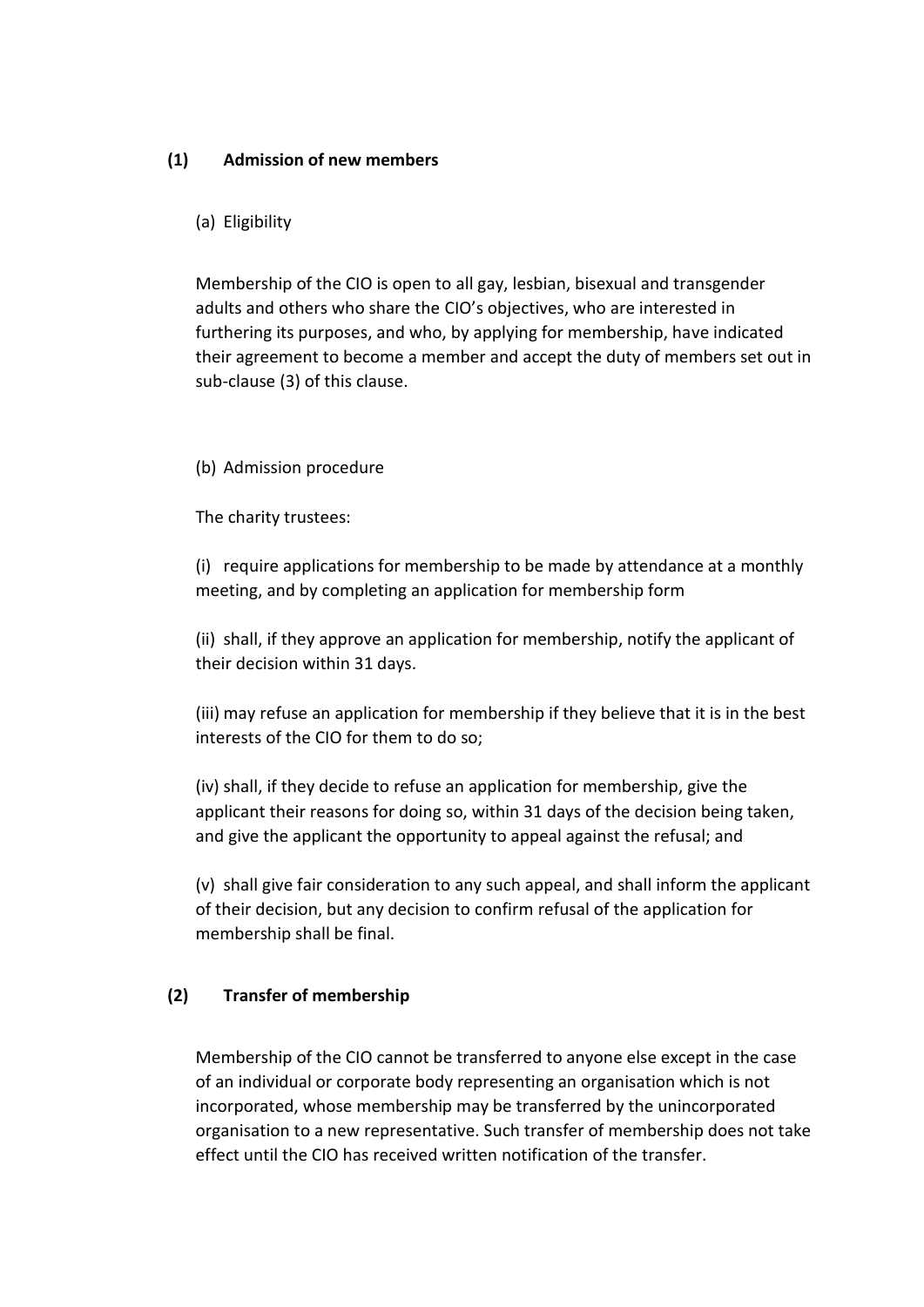## **(3) Duty of members**

It is the duty of each member of the CIO to exercise his or her powers as a member of the CIO in the way he or she decides in good faith would be most likely to further the purposes of the CIO.

## **(4) Termination of membership**

- (a) Membership of the CIO comes to an end if:
	- (i) the member dies, or, in the case of an organisation (or the representative of an organisation) that organisation ceases to exist; or
	- (ii) the member sends a notice of resignation to the charity trustees; or
	- (iii) any sum of money owed by the member to the CIO is not paid in full within six months of its falling due; or
	- (iv) the charity trustees decide that it is in the best interests of the CIO that the member in question should be removed from membership, and pass a resolution to that effect.

(b) Before the charity trustees take any decision to remove someone from membership of the CIO they must:

- (i) inform the member of the reasons why it is proposed to remove him. her or it from membership;
- (ii) give the member at least 21 clear days notice in which to make representations to the charity trustees as to why he, she or it should not be removed from membership;
- (iii) at a duly constituted meeting of the charity trustees, consider whether or not the member should be removed from membership;
- (iv) consider at that meeting any representations which the member makes as to why the member should not be removed; and
- (v) allow the member, or the member's representative, to make those representations in person at that meeting, if the member so chooses.

#### (5) **Membership fees**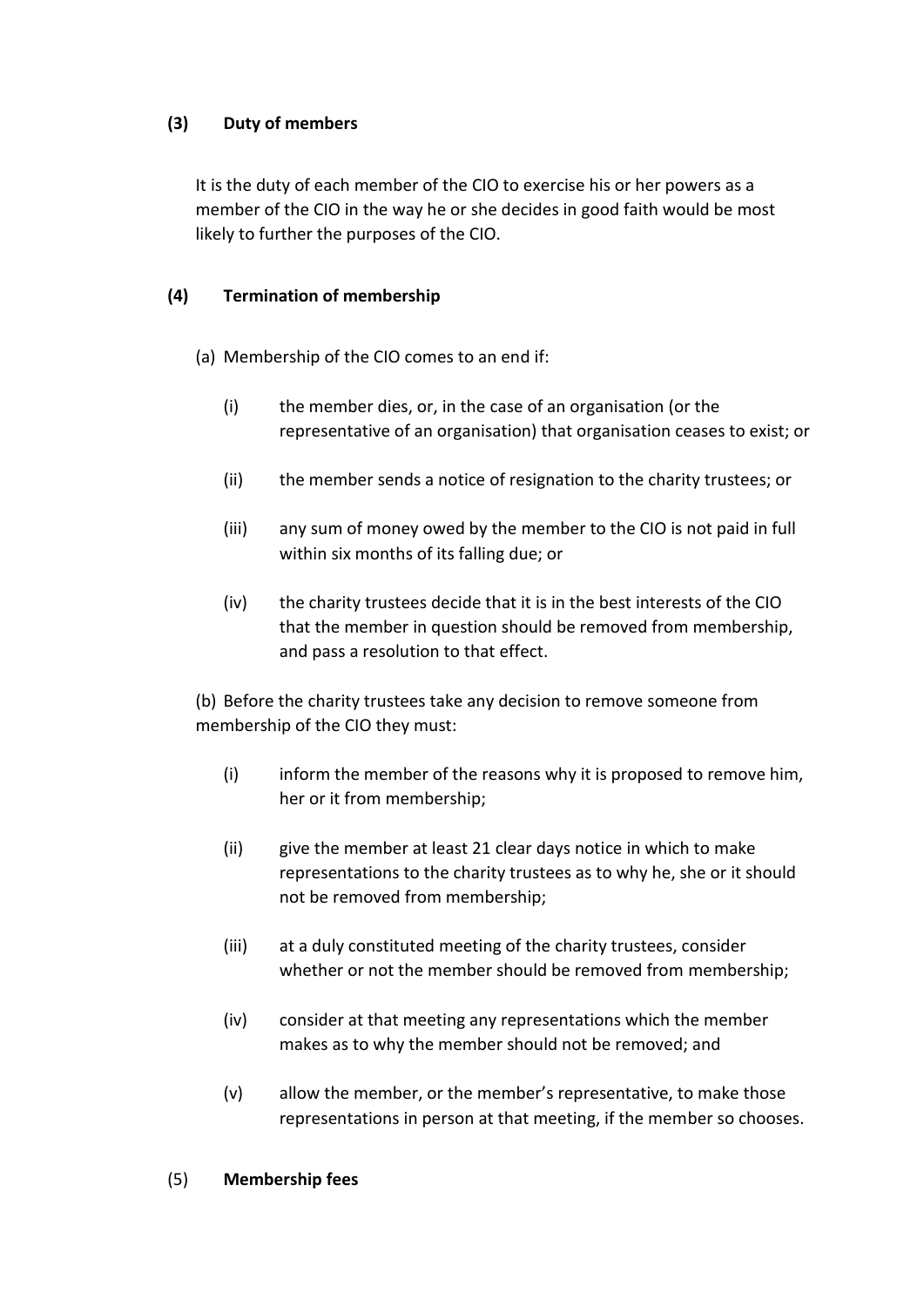The CIO may require members to pay reasonable membership fees to the CIO.

- (6) Informal or associate (non-voting) membership
	- (a) The charity trustees may create associate or other classes of non-voting membership, and may determine the rights and obligations of any such members (including payment of membership fees), and the conditions for admission to, and termination of membership of any such class of members.
	- (b) Other references in this constitution to "members" and "membership" do not apply to non-voting members, and non-voting members do not qualify as members for any purpose under the Charities Acts, General Regulations or Dissolution Regulations.

#### 10. **Members' decisions**

(1) General provisions

Except for those decisions that must be taken in a particular way as indicated in sub-clause (4) of this clause, decisions of the members of the CIO may be taken either by vote at a general meeting as provided in sub-clause (2) of this clause or by written resolution as provided in sub- clause (3) of this clause.

(2) Taking ordinary decisions by vote

Subject to sub-clause (4) of this clause, any decision of the members of the CIO may be taken by means of a resolution at a general meeting.

Such a resolution may be passed by a simple majority of votes cast at the meeting.

- (3) Taking ordinary decisions by written resolution without a general meeting
	- (a) Subject to sub-clause (4) of this clause, a resolution in writing agreed by a simple majority of all the members who would have been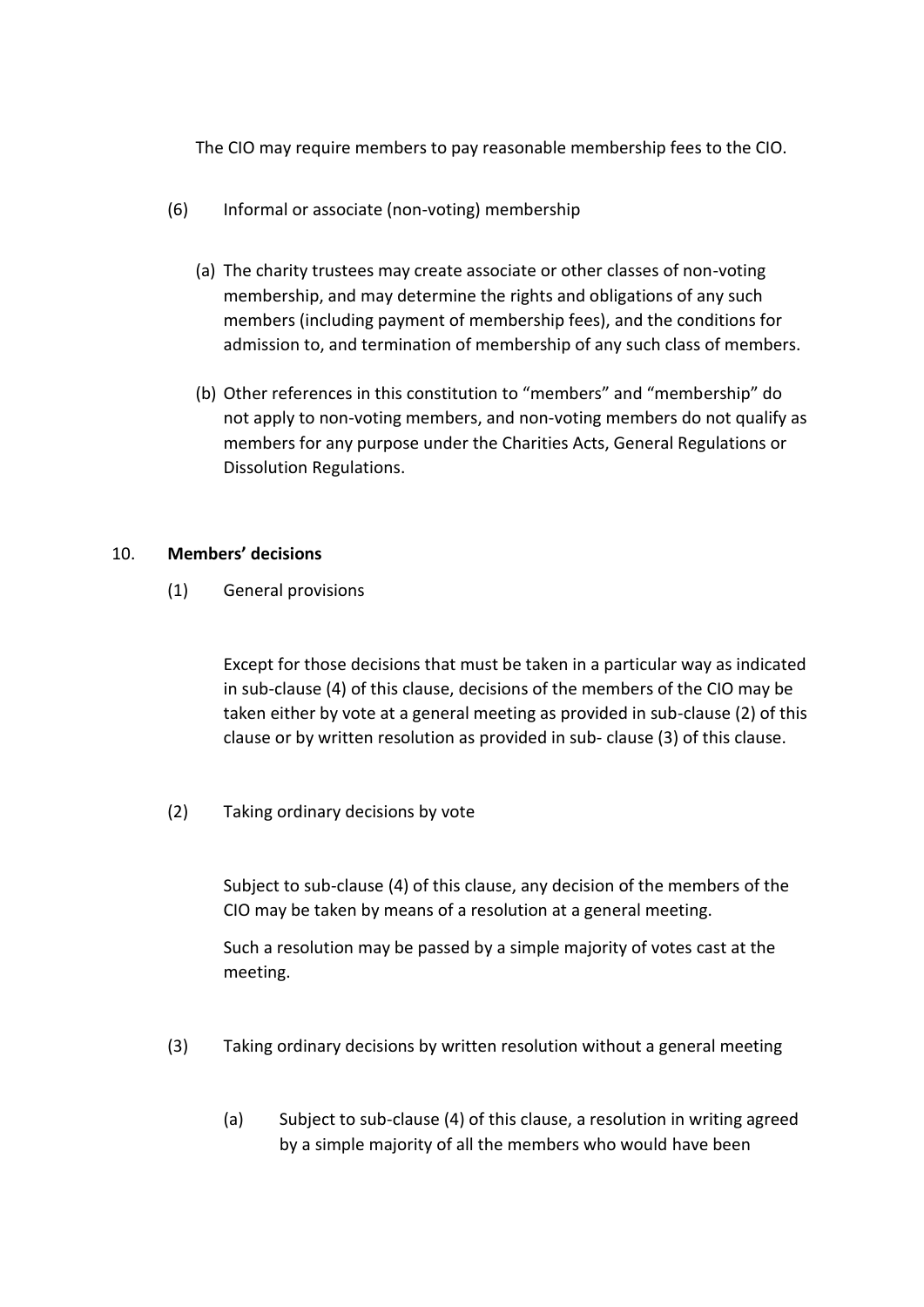entitled to vote upon it had it been proposed at a general meeting shall be effective, provided that:

- (i) a copy of the proposed resolution has been sent to all the members eligible to vote; and
- (ii) a simple majority of members has signified its agreement to the resolution in a document or documents which are received at the principal office within the period of 28 days beginning with the circulation date. The document signifying a member's agreement must be authenticated by their signature (or in the case of an organisation which is a member, by execution according to its usual procedure), by a statement of their identity accompanying the document, or in such other manner as the CIO has specified.
- (b) The resolution in writing may comprise several copies to which one or more members has signified their agreement.
- (c) Eligibility to vote on the resolution is limited to members who are members of the CIO on the date when the proposal is first circulated in accordance with paragraph (a) above.
- (d) Not less than 10% of the members of the CIO may request the charity trustees to make a proposal for decision by the members.
- (e) The charity trustees must within 21 days of receiving such a request comply with it if:
	- (i) The proposal is not frivolous or vexatious, and does not involve the publication of defamatory material;
	- (ii) The proposal is stated with sufficient clarity to enable effect to be given to it if it is agreed by the members; and
	- (iii) Effect can lawfully be given to the proposal if it is so agreed.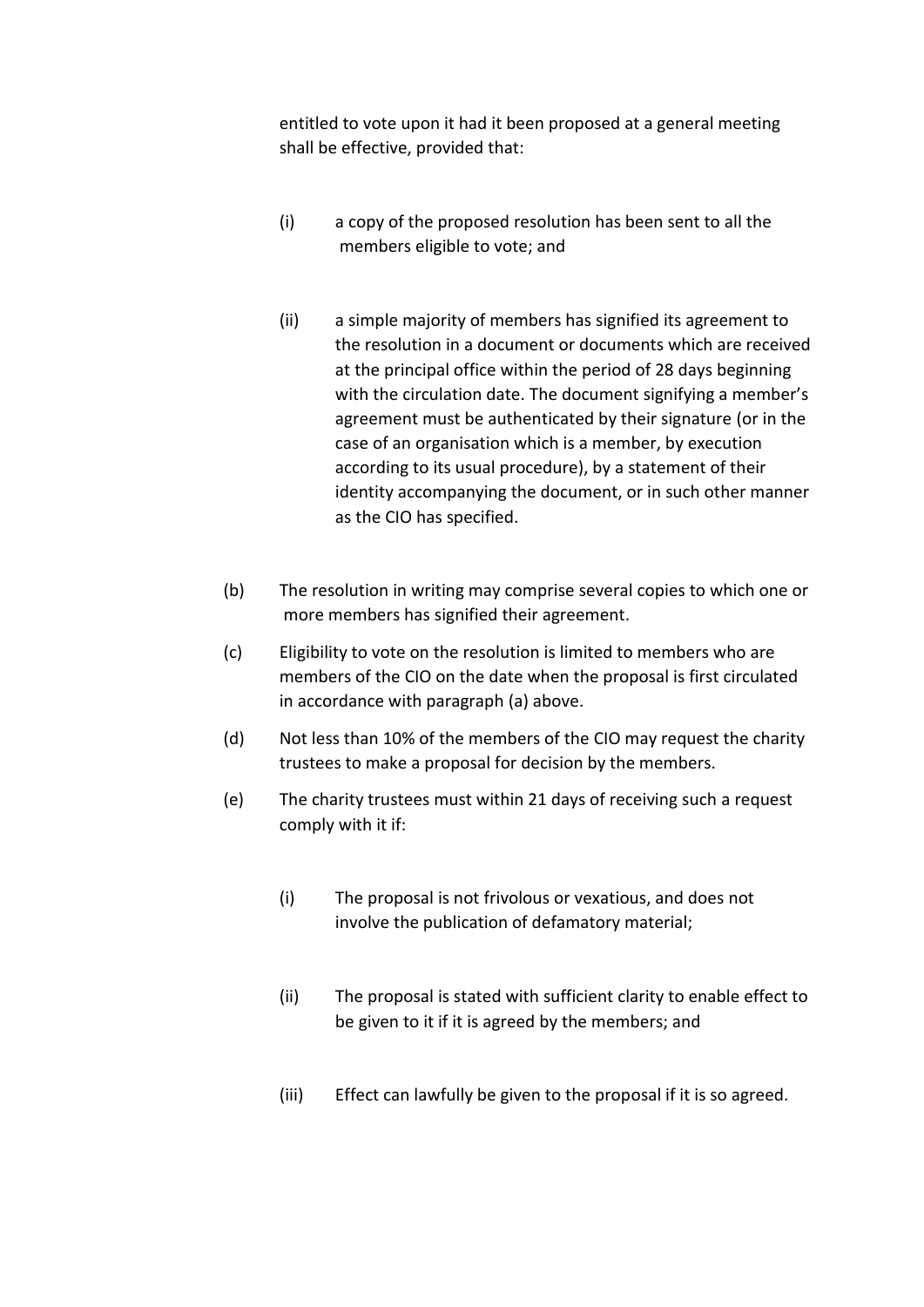(f) Sub-clauses (a) to (c) of this clause apply to a proposal made at the request of members.

# (4) **Decisions that must be taken in a particular way**

- (a) Any decision to amend this constitution must be taken in accordance with clause 28 of this constitution (Amendment of Constitution).
- (b) Any decision to wind up or dissolve the CIO must be taken in accordance with clause 29 of this constitution (Voluntary winding up or dissolution). Any decision to amalgamate or transfer the undertaking of the CIO to one or more other CIOs must be taken in accordance with the provisions of the Charities Act 2011.

## 11. **General meetings of members**

# (1) **Types of general meeting**

There must be an annual general meeting (AGM) of the members of the CIO. The first AGM must be held within 18 months of the registration of the CIO, and subsequent AGMs must be held at intervals of not more than 15 months. The AGM must receive the annual statement of accounts (duly audited or examined where applicable) and the trustees' annual report, and must elect trustees as required under clause 13.

Other general meetings of the members of the CIO may be held at any time.

All general meetings must be held in accordance with the following provisions.

## (2) **Calling general meetings**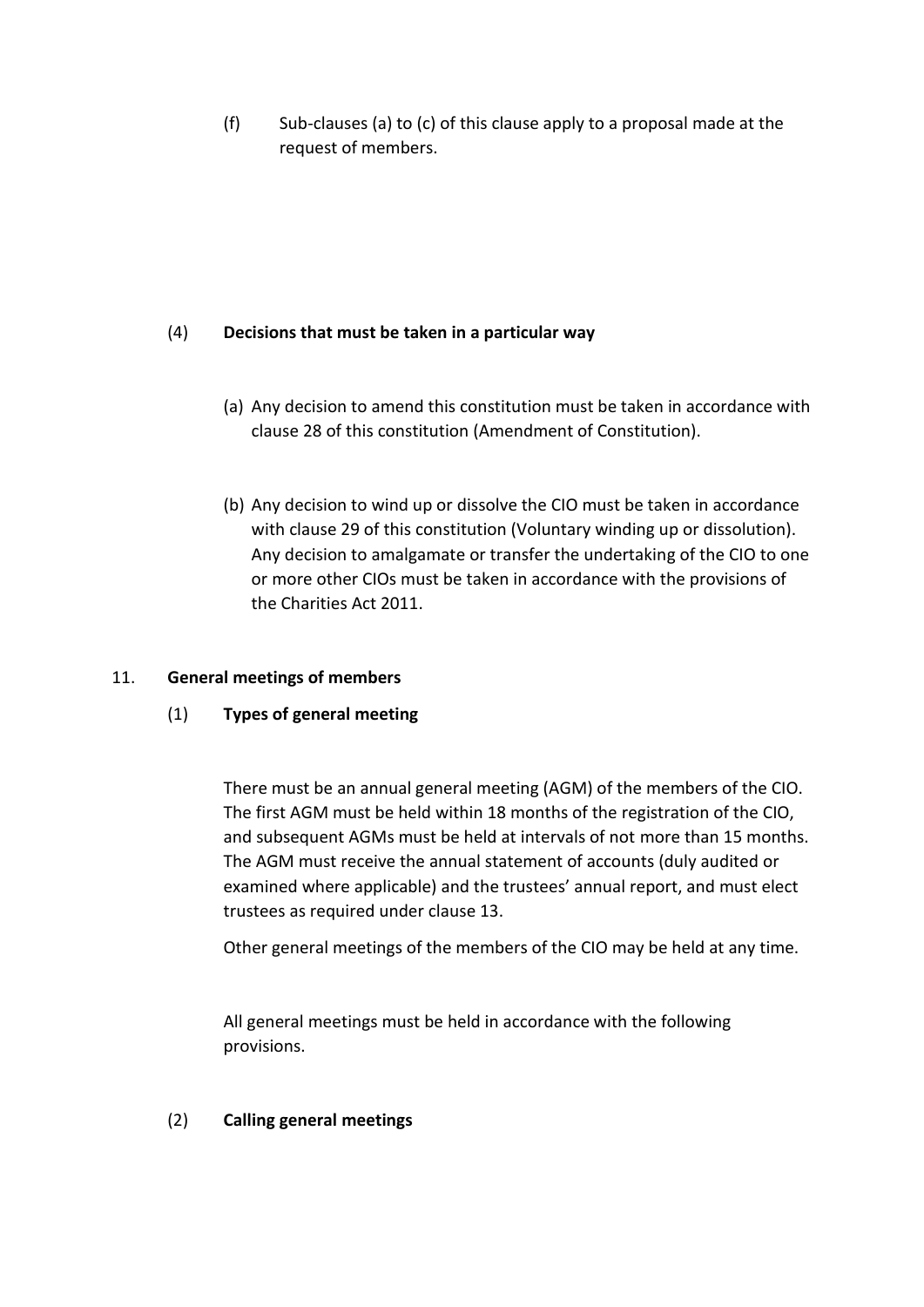- (a) The charity trustees:
	- (i) must call the annual general meeting of the members of the CIO in accordance with sub-clause (1) of this clause, and identify it as such in the notice of the meeting; and
	- (ii) may call any other general meeting of the members at any time.
- (b) The charity trustees must, within 21 days, call a general meeting of the members of the CIO if:
	- (i) they receive a request to do so from at least 10% of the members of the CIO; and
	- (ii) the request states the general nature of the business to be dealt with at the meeting, and is authenticated by the member(s) making the request.
- (c) If, at the time of any such request, there has not been any general meeting of the members of the CIO for more than 12 months, then sub-clause (b)(i) of this clause shall have effect as if 5% were substituted for 10%.
- (d) Any such request may include particulars of a resolution that may properly be proposed, and is intended to be proposed, at the meeting.
- (e) A resolution may only properly be proposed if it is lawful, and is not defamatory, frivolous or vexatious.
- (f) Any general meeting called by the charity trustees at the request of the members of the CIO must be held within 28 days from the date on which it is called.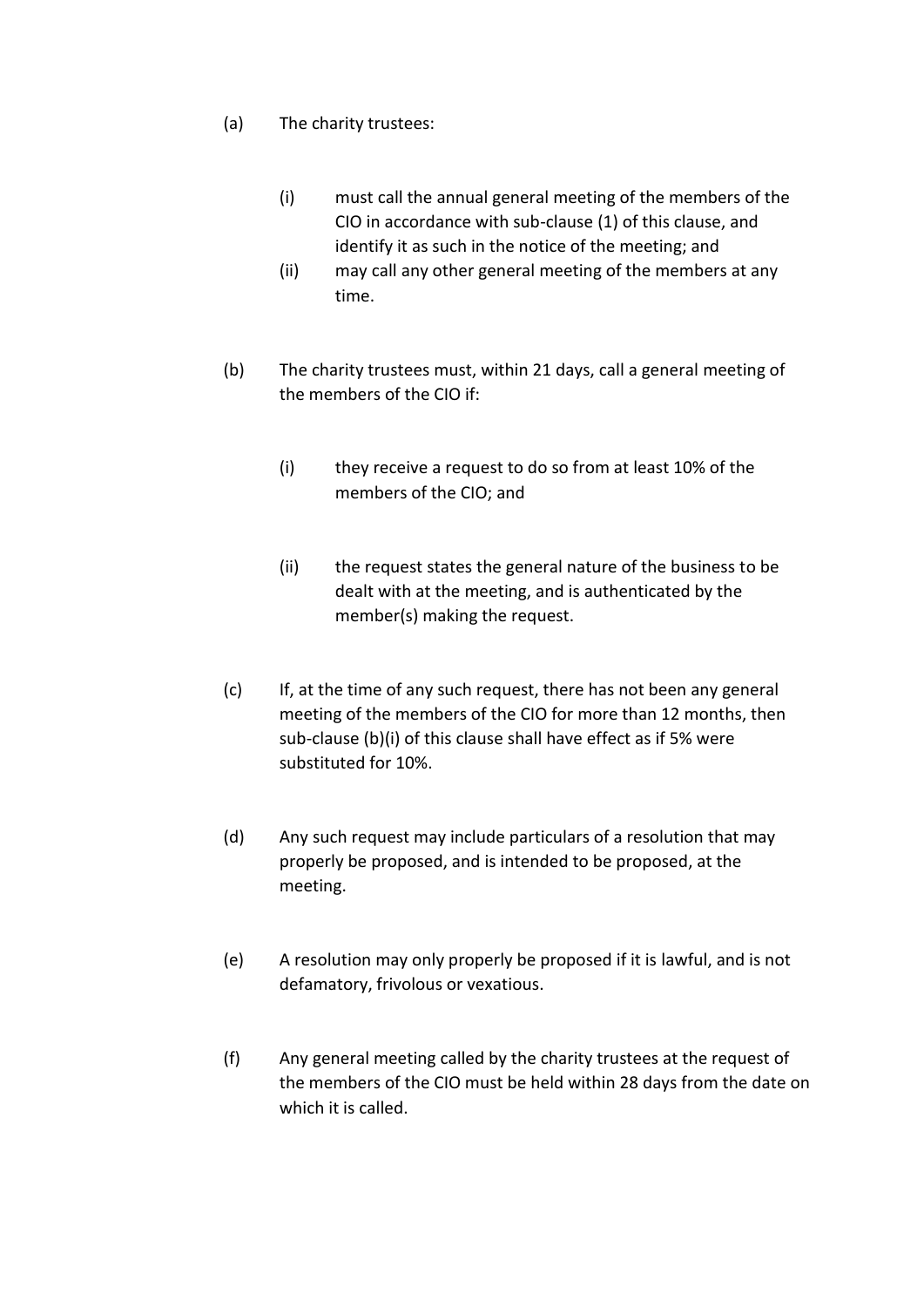- $(g)$  If the charity trustees fail to comply with this obligation to call a general meeting at the request of its members, then the members who requested the meeting may themselves call a general meeting.
- (h) A general meeting called in this way must be held not more than 3 months after the date when the members first requested the meeting.
- (h) The CIO must reimburse any reasonable expenses incurred by the members calling a general meeting by reason of the failure of the charity trustees to duly call the meeting, but the CIO shall be entitled to be indemnified by the charity trustees who were responsible for such failure.

## (3) **Notice of general meetings**

- (a) The charity trustees, or, as the case may be, the relevant members of the CIO, must give at least 14 clear days notice of any general meeting to all of the members, and to any charity trustee of the CIO who is not a member.
- (b) If it is agreed by not less than 90% of all members of the CIO, any resolution may be proposed and passed at the meeting even though the requirements of sub-clause (3) (a) of this clause have not been met. This sub-clause does not apply where a specified period of notice is strictly required by another clause in this constitution, by the Charities Act 2011 or by the General Regulations.
- (c) The notice of any general meeting must:
	- (i) state the time and date of the meeting:
	- (ii) give the address at which the meeting is to take place;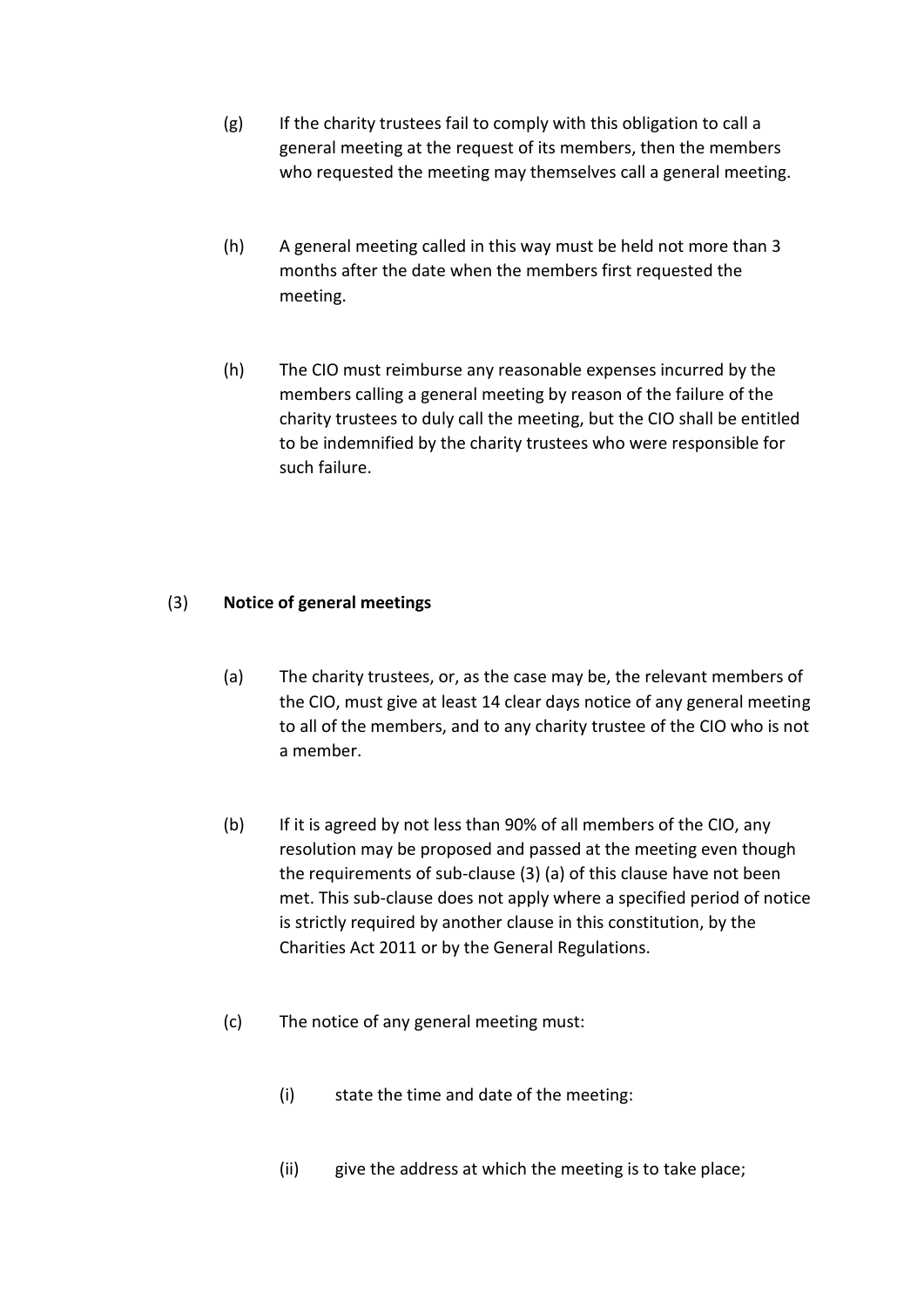- (iii) give particulars of any resolution which is to be moved at the meeting, and of the general nature of any other business to be dealt with at the meeting; and
- (iv) if a proposal to alter the constitution of the CIO is to be considered at the meeting, include the text of the proposed alteration;
- (v) include, with the notice for the AGM, the annual statement of accounts and trustees' annual report, details of persons standing for election or re- election as trustee, or where allowed under clause 22] (Use of electronic communication), details of where the information may be found on the CIO's website.
- (d) Proof that an envelope containing a notice was properly addressed, prepaid and posted; or that an electronic form of notice was properly addressed and sent, shall be conclusive evidence that the notice was given. Notice shall be deemed to be given 48 hours after it was posted or sent.
- (e) The proceedings of a meeting shall not be invalidated because a member who was entitled to receive notice of the meeting did not receive it because of accidental omission by the CIO.

## (4) **Chairing of general meetings**

The person nominated as chair by the charity trustees under clause 19(2) (Chairing of meetings), shall, if present at the general meeting and willing to act, preside as chair of the meeting. Subject to that, the members of the CIO who are present at a general meeting shall elect a chair to preside at the meeting.

## (5) **Quorum at general meetings**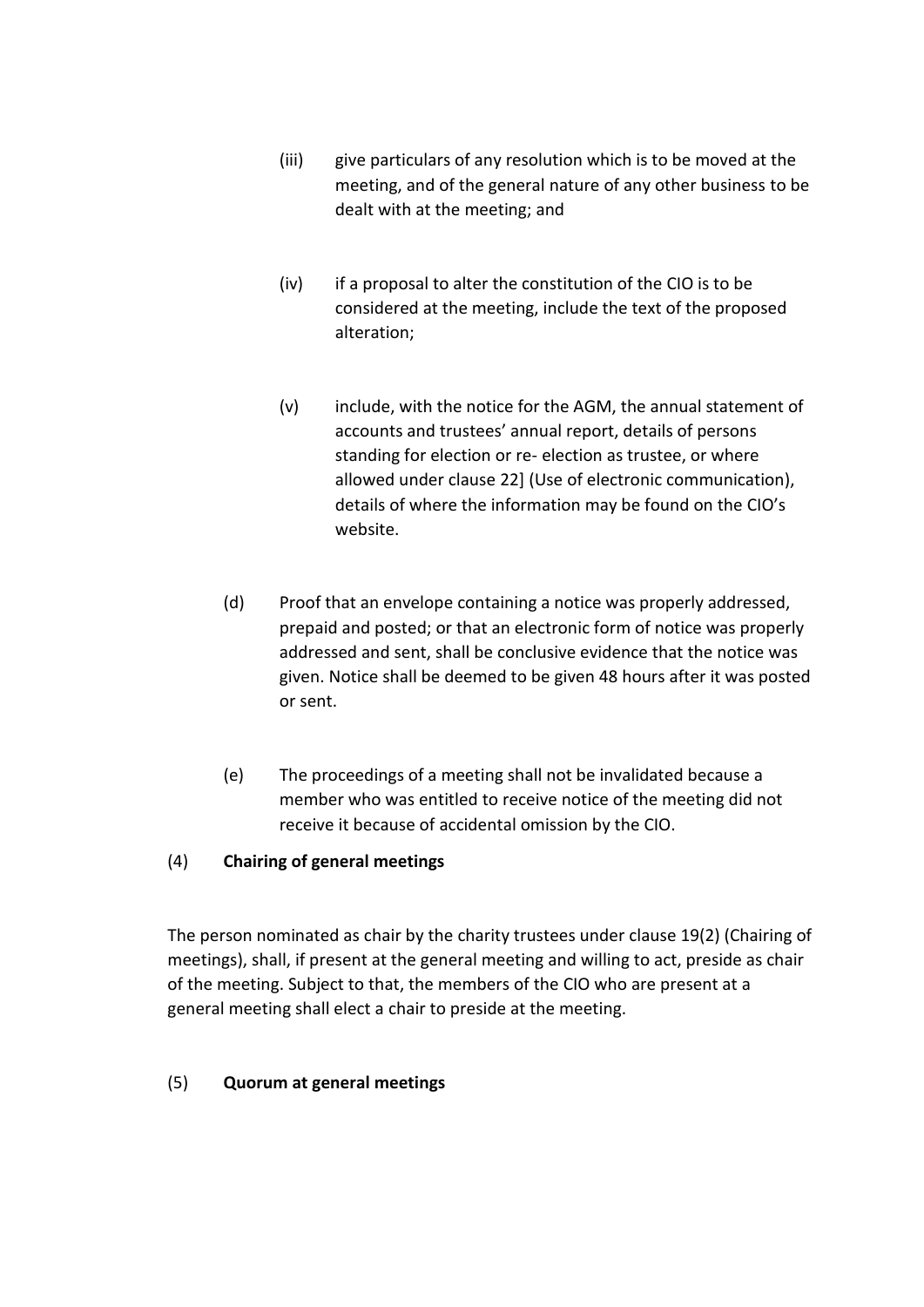- (a) No business may be transacted at any general meeting of the members of the CIO unless a quorum is present when the meeting starts.
- (b) Subject to the following provisions, the quorum for general meetings shall be the greater of 5% or three members. An organisation represented by a person present at the meeting in accordance with sub-clause (7) of this clause, is counted as being present in person.
- (c) If the meeting has been called by or at the request of the members and a quorum is not present within 15 minutes of the starting time specified in the notice of the meeting, the meeting is closed.
- (d) If the meeting has been called in any other way and a quorum is not present within 15 minutes of the starting time specified in the notice of the meeting, the chair must adjourn the meeting. The date, time and place at which the meeting will resume must [either be announced by the chair or] be notified to the CIO's members at least seven clear days before the date on which it will resume.
- (e) If a quorum is not present within 15 minutes of the start time of the adjourned meeting, the member or members present at the meeting constitute a quorum.
- $(f)$  If at any time during the meeting a quorum ceases to be present, the meeting may discuss issues and make recommendations to the trustees but may not make any decisions. If decisions are required which must be made by a meeting of the members, the meeting must be adjourned.

## (6) **Voting at general meetings**

(a) Any decision other than one falling within clause [10(4)] (Decisions that must be taken in a particular way) shall be taken by a simple majority of votes cast at the meeting. Every member has one vote.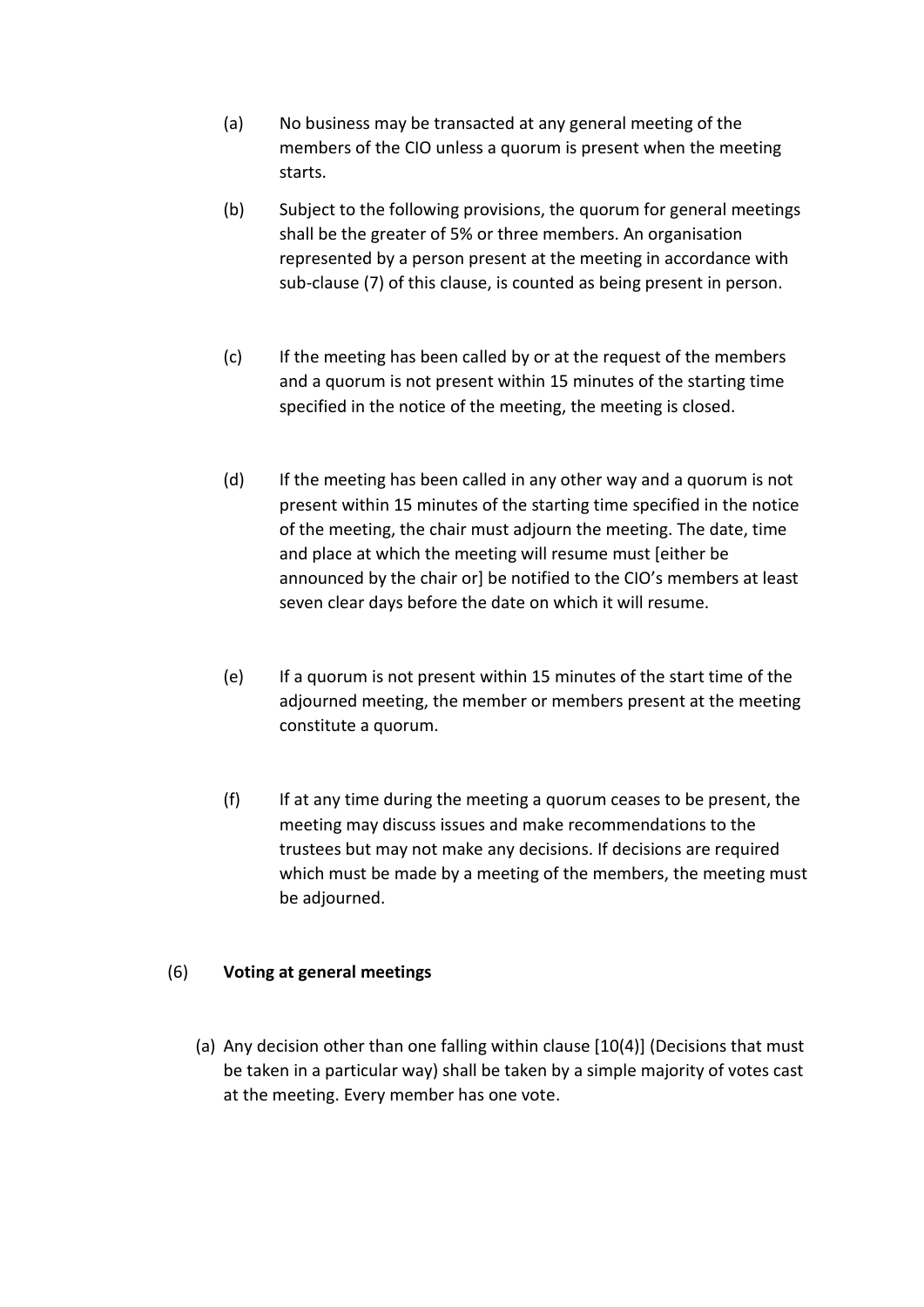- (b) A resolution put to the vote of a meeting shall be decided on a show of hands, unless (before or on the declaration of the result of the show of hands) a poll is duly demanded. A poll may be demanded by the chair or by at least 10% of the members present in person or by proxy at the meeting.
- (c) A poll demanded on the election of a person to chair the meeting or on a question of adjournment must be taken immediately. A poll on any other matter shall be taken, and the result of the poll shall be announced, in such manner as the chair of the meeting shall decide, provided that the poll must be taken, and the result of the poll announced, within 30 days of the demand for the poll.
- (d) A poll may be taken:
	- (i) at the meeting at which it was demanded; or
	- (ii) at some other time and place specified by the chair; or
	- (iii) through the use of postal or electronic communications.
- (e) In the event of an equality of votes, whether on a show of hands or on a poll, the chair of the meeting shall have a second, or casting vote.

(f) Any objection to the qualification of any voter must be raised at the meeting at which the vote is cast and the decision of the chair of the meeting shall be final.

# (7) **Representation of corporate members**

A corporate body that is a member of the CIO may, in accordance with its usual decision-making process, authorise a person to act as its representative at any general meeting of the CIO.

The representative is entitled to exercise the same powers on behalf of the corporate body as the corporate body could exercise as an individual member of the CIO.

## (8) **Adjournment of meetings**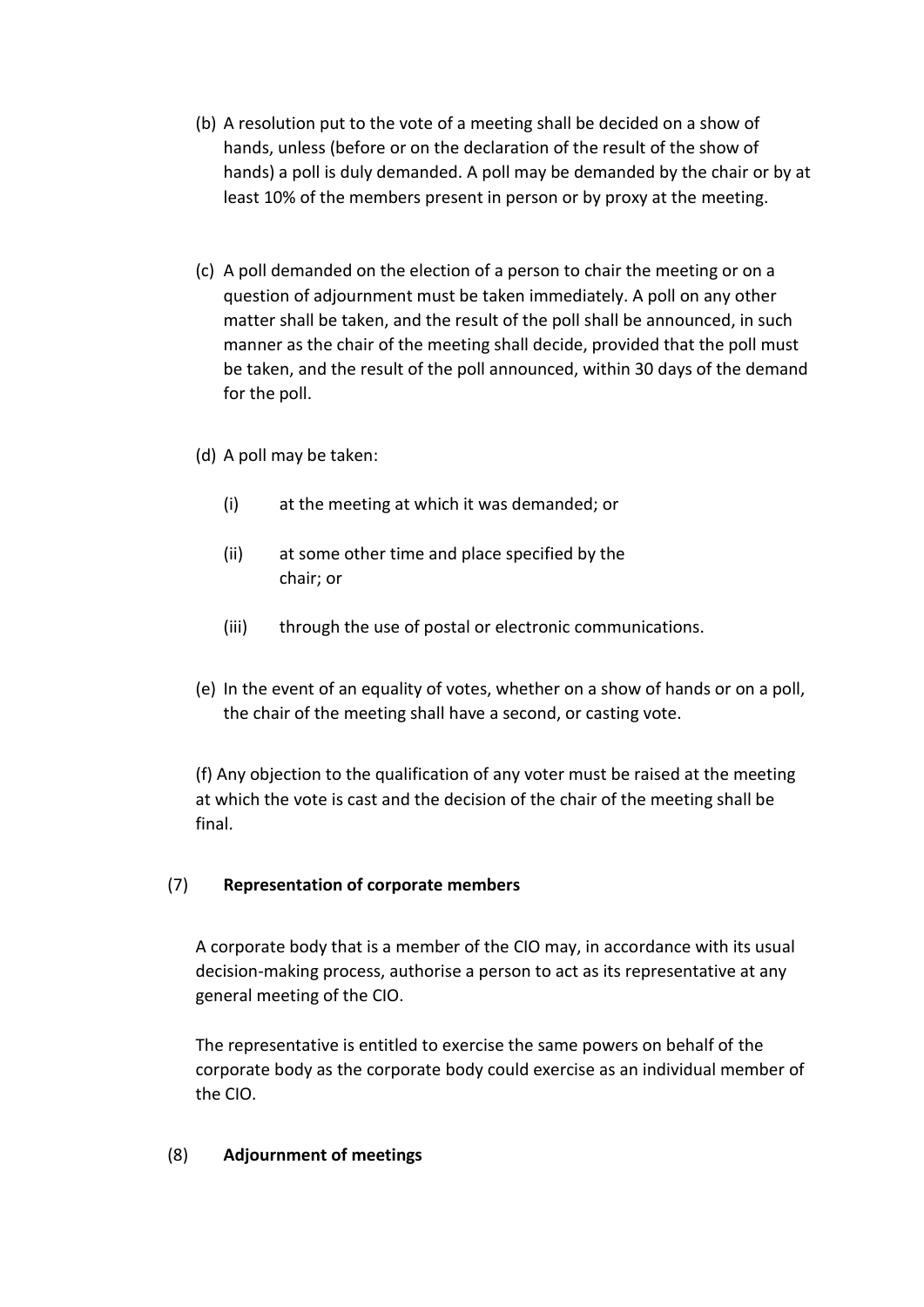The chair may with the consent of a meeting at which a quorum is present (and shall if so directed by the meeting) adjourn the meeting to another time and/or place. No business may be transacted at an adjourned meeting except business which could properly have been transacted at the original meeting.

## 12. **Charity trustees**

#### (1) **Functions and duties of charity trustees**

The charity trustees shall manage the affairs of the CIO and may for that purpose exercise all the powers of the CIO. It is the duty of each charity trustee:

(a) to exercise his or her powers and to perform his or her functions as a trustee of the CIO in the way he or she decides in good faith would be most likely to further the purposes of the CIO; and

(b) to exercise, in the performance of those functions, such care and skill as is reasonable in the circumstances having regard in particular to:

- (i) any special knowledge or experience that he or she has or holds himself or herself out as having; and
- (ii) if he or she acts as a charity trustee of the CIO in the course of a business or profession, to any special knowledge or experience that it is reasonable to expect of a person acting in the course of that kind of business or profession.

## (2) **Eligibility for trusteeship**

- (a) Every charity trustee must be a natural person.
- (b) No one may be appointed as a charity trustee:
	- if he or she is under the age of 16 years; or
	- if he or she would automatically cease to hold office under the provisions of clause 15(1)(f).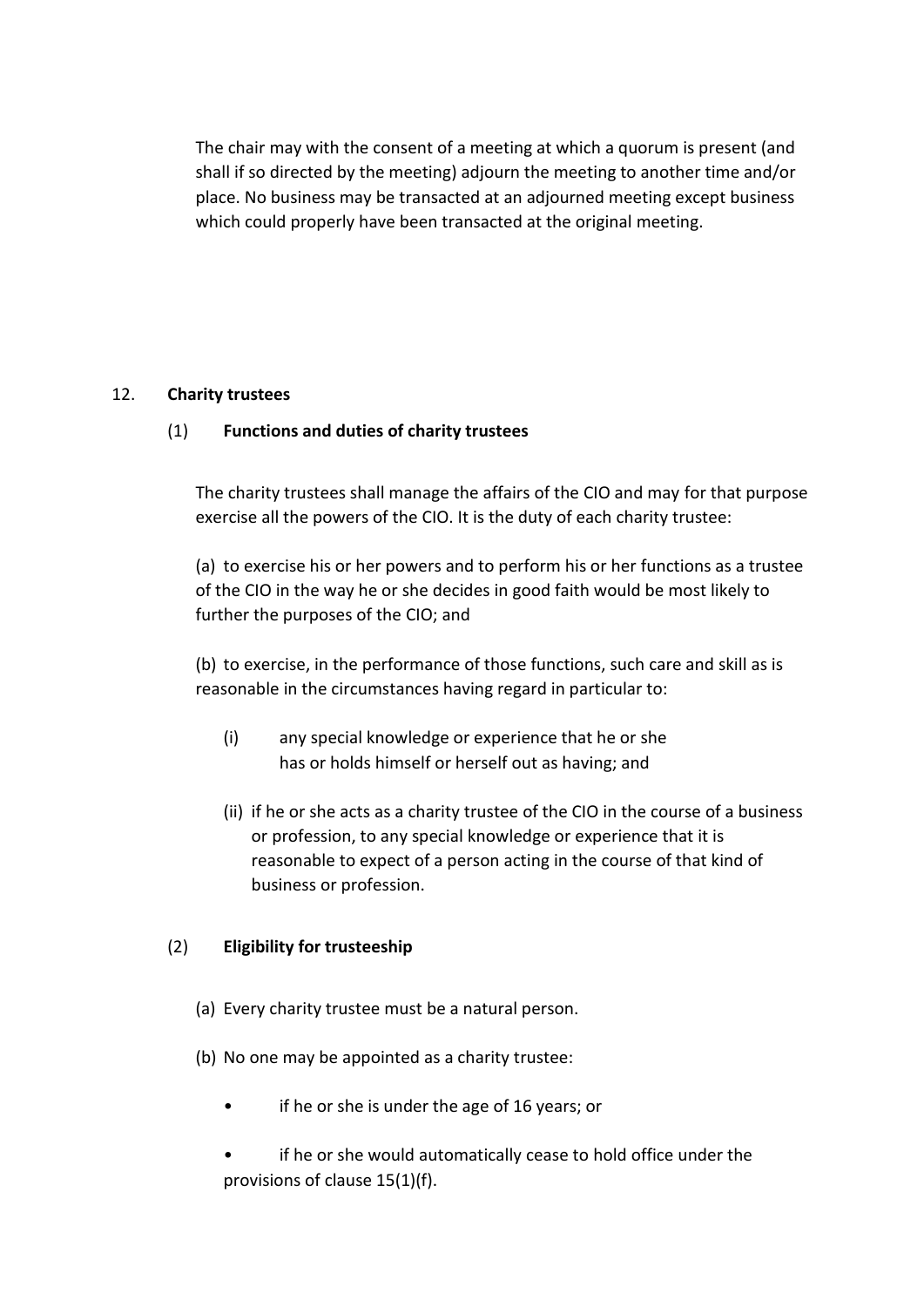(c) No one is entitled to act as a charity trustee whether on appointment or on any re-appointment until he or she has expressly acknowledged, in whatever way the charity trustees decide, his or her acceptance of the office of charity trustee.

#### (3) **Number of charity trustees**

(a) There should be: Not less than three nor more than twelve elected trustees;

(b)There must be at least three charity trustees. If the number falls below this minimum, the remaining trustee or trustees may act only to call a meeting of the charity trustees, or appoint a new charity trustee.

(c)The maximum number of charity trustees that can be appointed is as provided in sub-clause (a) of this clause. No trustee appointment may be made in excess of these provisions.

## (4) **The first charity trustees of the CIO are –**

Maurice Alfred Greenham; Angela Boote; Paul Segynowycz; Stephen Malkin; Dennis Layton

## 13. **Appointment of charity trustees**

(1) At the first annual general meeting of the members of the CIO all the charity trustees shall retire from office;

(2) At every subsequent annual general meeting of the members of the CIO, onethird of the charity trustees shall retire from office. If the number of charity trustees is not three or a multiple of three, then the number nearest to one-third shall retire from office, but if there is only one charity trustee, he or she shall retire;

(3) The charity trustees to retire by rotation shall be those who have been longest in office since their last appointment or reappointment. If any trustees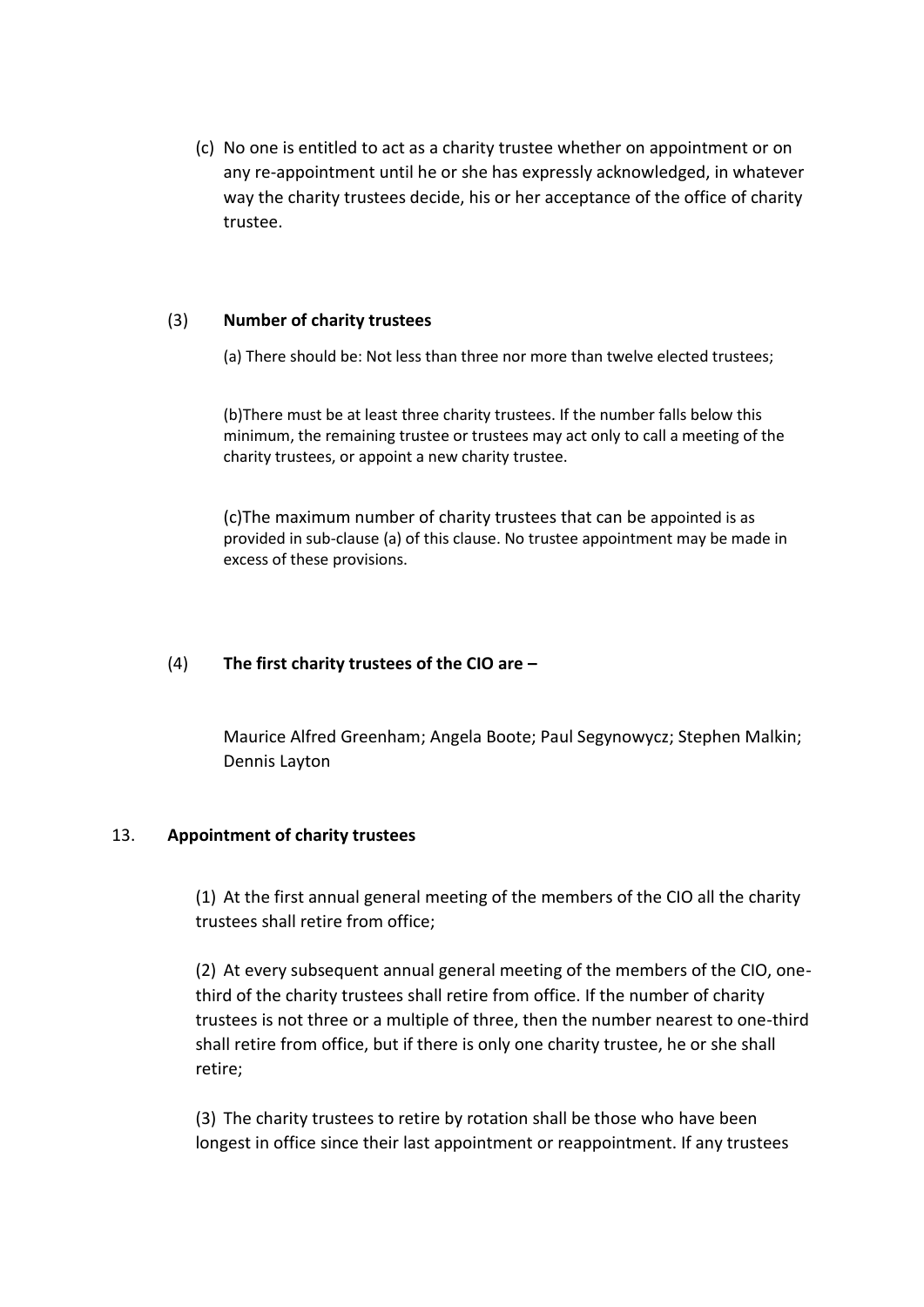were last appointed or reappointed on the same day those to retire shall (unless they otherwise agree among themselves) be determined by lot;

(4) The vacancies so arising may be filled by the decision of the members at the annual general meeting; any vacancies not filled at the annual general meeting may be filled as provided in sub-clause (5) of this clause;

(5) The members or the charity trustees may at any time decide to appoint a new charity trustee, whether in place of a charity trustee who has retired or been removed in accordance with clause 15 (Retirement and removal of charity trustees), or as an additional charity trustee, provided that the limit specified in clause 12(3) on the charity trustees would not as a result be exceeded;

(6) A person so appointed by the members of the CIO shall retire in accordance with the provisions of sub-clauses (2) and (3) of this clause. A person so appointed by the charity trustees shall retire at the conclusion of the next annual general meeting after the date of his or her appointment, and shall not be counted for the purpose of determining which of the charity trustees is to retire by rotation at that meeting.

## **14. Information for new charity trustees**

The charity trustees will make available to each new charity trustee, on or before his or her first appointment:

- (a) a copy of this constitution and any amendments made to it; and
- (b) a copy of the CIO's latest trustees' annual report and statement of accounts.

#### **15. Retirement and removal of charity trustees**

- (1) A charity trustee ceases to hold office if he or she:
	- (a) retires by notifying the CIO in writing (but only if enough charity trustees will remain in office when the notice of resignation takes effect to form a quorum for meetings);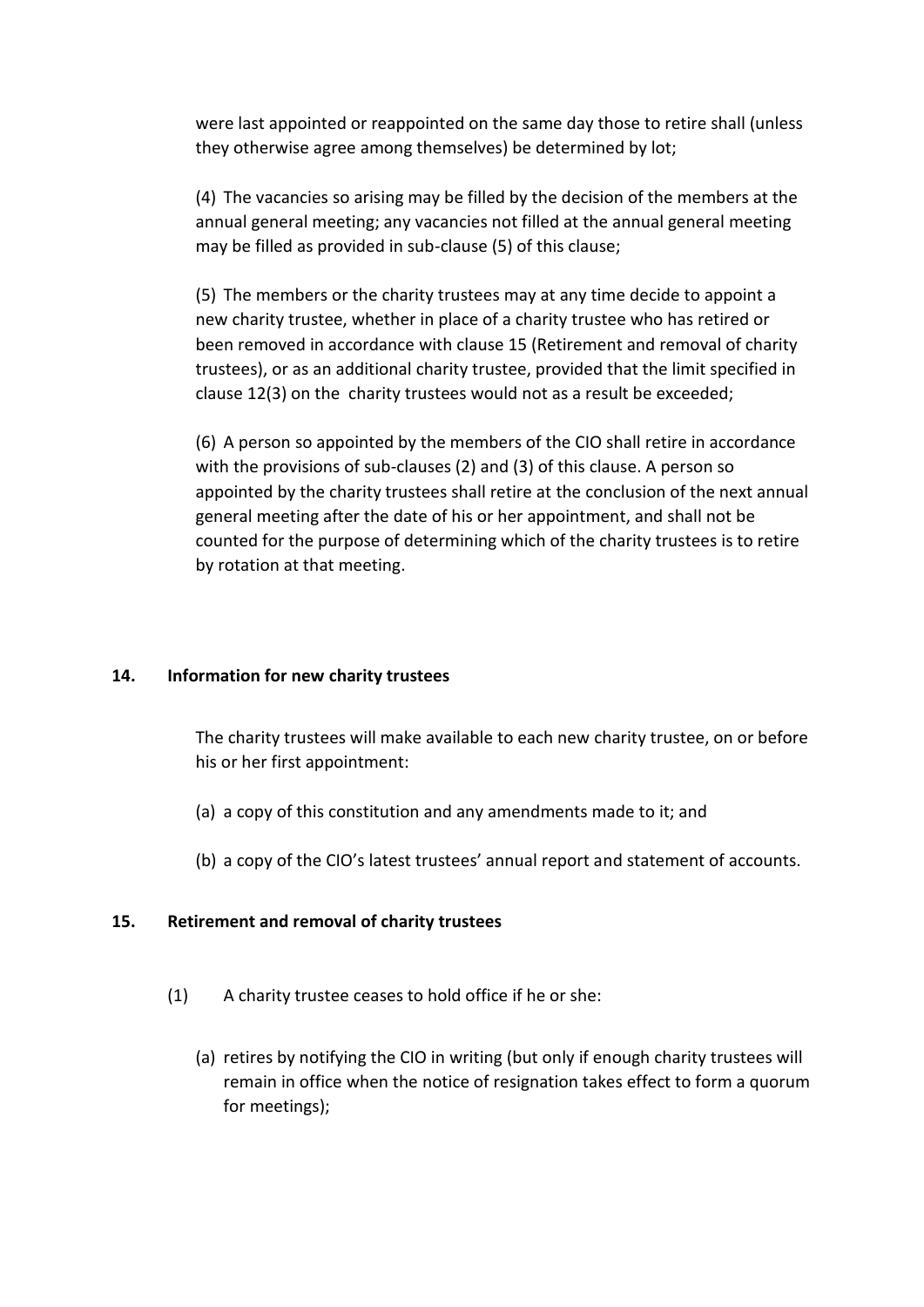- (b) is absent without the permission of the charity trustees from all their meetings held within a period of six months and the trustees resolve that his or her office be vacated;
- (c) dies;
- (d) in the written opinion, given to the company, of a registered medical practitioner treating that person, has become physically or mentally incapable of acting as a director and may remain so for more than three months;
- (e) or
- (f) is disqualified from acting as a charity trustee by virtue of section 178-180 of the Charities Act 2011 (or any statutory re-enactment or modification of that provision).

(2) A resolution to remove a charity trustee in accordance with this clause shall not take effect unless the individual concerned has been given at least 14 clear days' notice in writing that the resolution is to be proposed, specifying the circumstances alleged to justify removal from office, and has been given a reasonable opportunity of making oral and/or written representations to the members of the CIO.]

## 16. **Reappointment of charity trustees**

Any person who retires as a charity trustee by rotation or by giving notice to the CIO is eligible for reappointment.

## 17. **Taking of decisions by charity trustees**

Any decision may be taken either:

• at a meeting of the charity trustees; or

• by resolution in writing or electronic form agreed by a majority of all of the charity trustees, which may comprise either a single document or several documents containing the text of the resolution in like form to which the majority of all of the charity trustees has signified their agreement. Such a resolution shall be effective provided that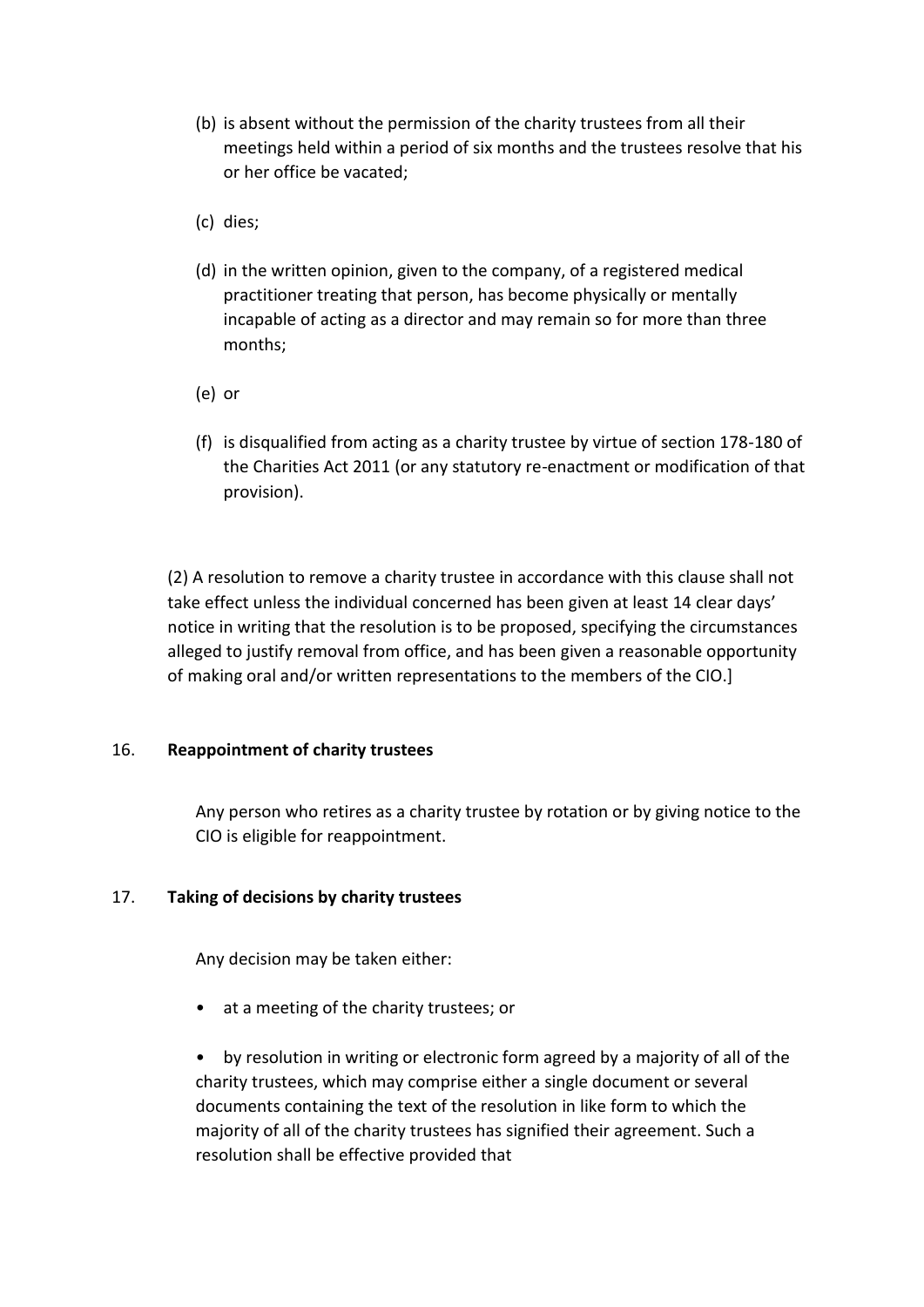• a copy of the proposed resolution has been sent, at or as near as reasonably practicable to the same time, to all of the charity trustees; and

• the majority of all of the charity trustees has signified agreement to the resolution in a document or documents which has or have been authenticated by their signature, by a statement of their identity accompanying the document or documents, or in such other manner as the charity trustees have previously resolved, and delivered to the CIO at its principal office or such other place as the trustees may resolve [within 28 days of the circulation date].

#### 18. **Delegation by charity trustees**

(1) The charity trustees may delegate any of their powers or functions to a committee or committees, and, if they do, they must determine the terms and conditions on which the delegation is made. The charity trustees may at any time alter those terms and conditions, or revoke the delegation.

(2) This power is in addition to the power of delegation in the General Regulations and any other power of delegation available to the charity trustees, but is subject to the following requirements –

(a) a committee may consist of two or more persons, but at least one member of each committee must be a charity trustee;

(b) the acts and proceedings of any committee must be brought to the attention of the charity trustees as a whole as soon as is reasonably practicable; and

(c) the charity trustees shall from time to time review the arrangements which they have made for the delegation of their powers.

## 19. **Meetings and proceedings of charity trustees**

#### **(1) Calling meetings**

- (a) Any charity trustee may call a meeting of the charity trustees.
- (b) Subject to that, the charity trustees shall decide how their meetings are to be called, and what notice is required.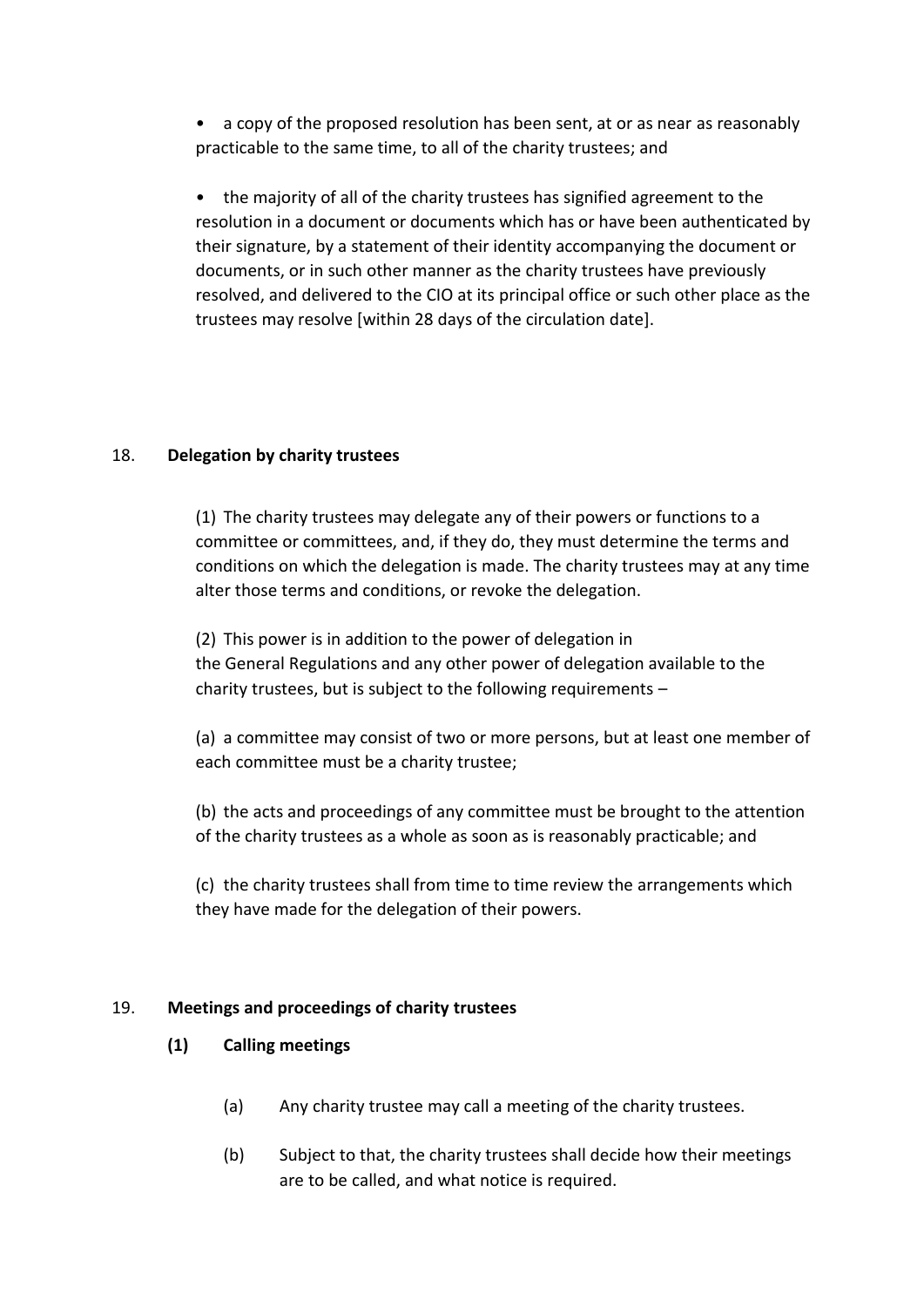## **(2) Chairing of meetings**

The charity trustees may appoint one of their number to chair their meetings and may at any time revoke such appointment. If no-one has been so appointed, or if the person appointed is unwilling to preside or is not present within 10 minutes after the time of the meeting, the charity trustees present may appoint one of their number to chair that meeting.

## **(3) Procedure at meetings**

(a) No decision shall be taken at a meeting unless a quorum is present at the time when the decision is taken. The quorum is two charity trustees, or the number nearest to one third of the total number of charity trustees, whichever is greater, or such larger number as the charity trustees may decide from time to time. A charity trustee shall not be counted in the quorum present when any decision is made about a matter upon which he or she is not entitled to vote.

(b) Questions arising at a meeting shall be decided by a majority of those eligible to vote.

(c) In the case of an equality of votes, the chair shall have a second or casting vote.

#### **(4) Participation in meetings by electronic means**

(a) A meeting may be held by suitable electronic means agreed by the charity trustees in which each participant may communicate with all the other participants.

(b) Any charity trustee participating at a meeting by suitable electronic means agreed by the charity trustees in which a participant or participants may communicate with all the other participants shall qualify as being present at the meeting.

(c) Meetings held by electronic means must comply with rules for meetings, including chairing and the taking of minutes.

#### 20. **Saving provisions**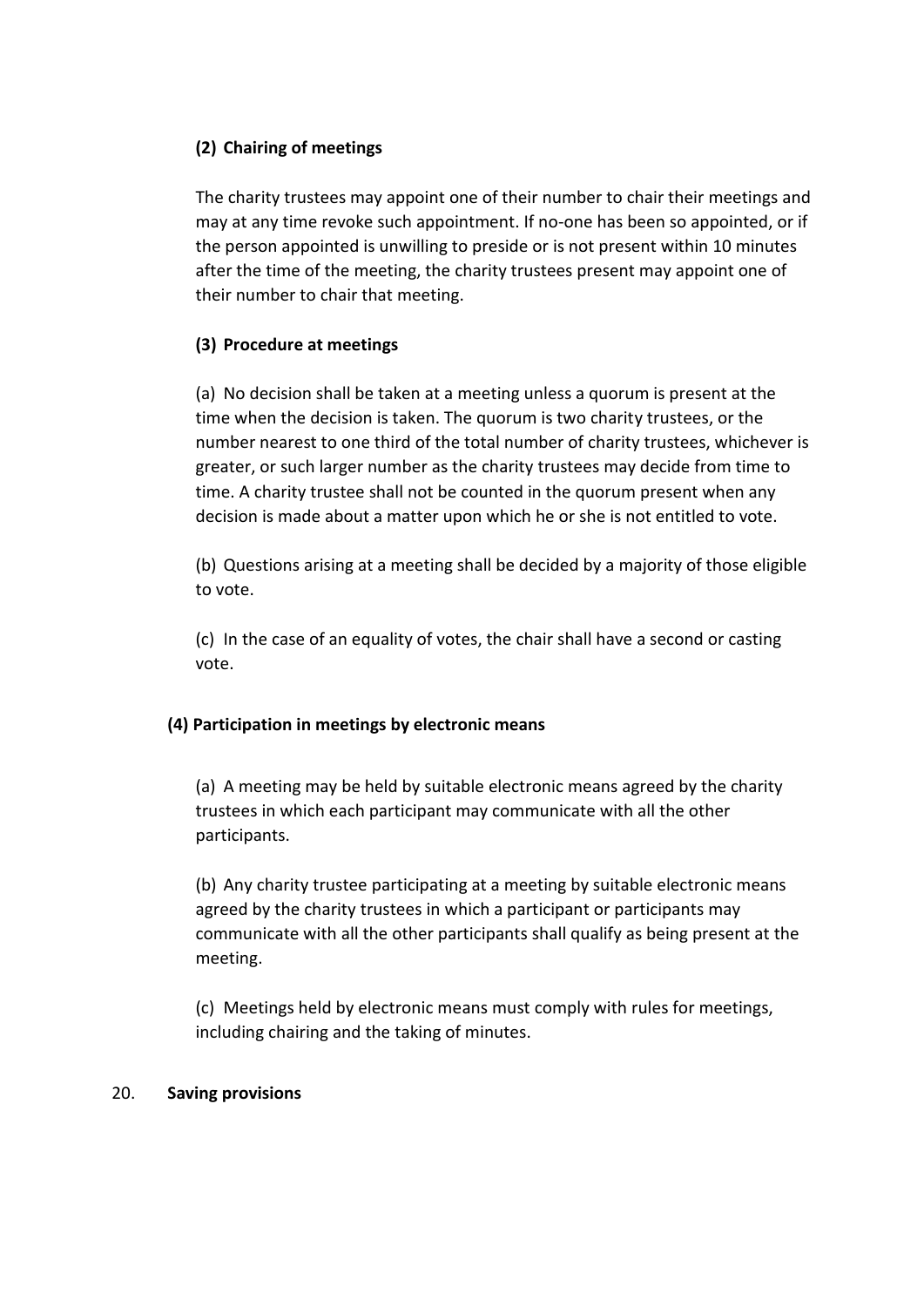(1) Subject to sub-clause (2) of this clause, all decisions of the charity trustees, or of a committee of charity trustees, shall be valid notwithstanding the participation in any vote of a charity trustee:

- who was disqualified from holding office;
- who had previously retired or who had been obliged by the constitution to vacate office;

• who was not entitled to vote on the matter, whether by reason of a conflict of interest or otherwise;

if, without the vote of that charity trustee and that charity trustee being counted in the quorum, the decision has been made by a majority of the charity trustees at a quorate meeting.

(2) Sub-clause (1) of this clause does not permit a charity trustee to keep any benefit that may be conferred upon him or her by a resolution of the charity trustees or of a committee of charity trustees if, but for clause (1), the resolution would have been void, or if the charity trustee has not complied with clause 7 (Conflicts of interest).

## 21. **Execution of documents**

A document is validly executed by signature if it is signed by at least two of the charity trustees.

## 22. **Use of electronic communications**

(1) General

The CIO will comply with the requirements of the Communications Provisions in the General Regulations and in particular:

(a) the requirement to provide within 21 days to any member on request a hard copy of any document or information sent to the member otherwise than in hard copy form;

(b) any requirements to provide information to the Commission in a particular form or manner.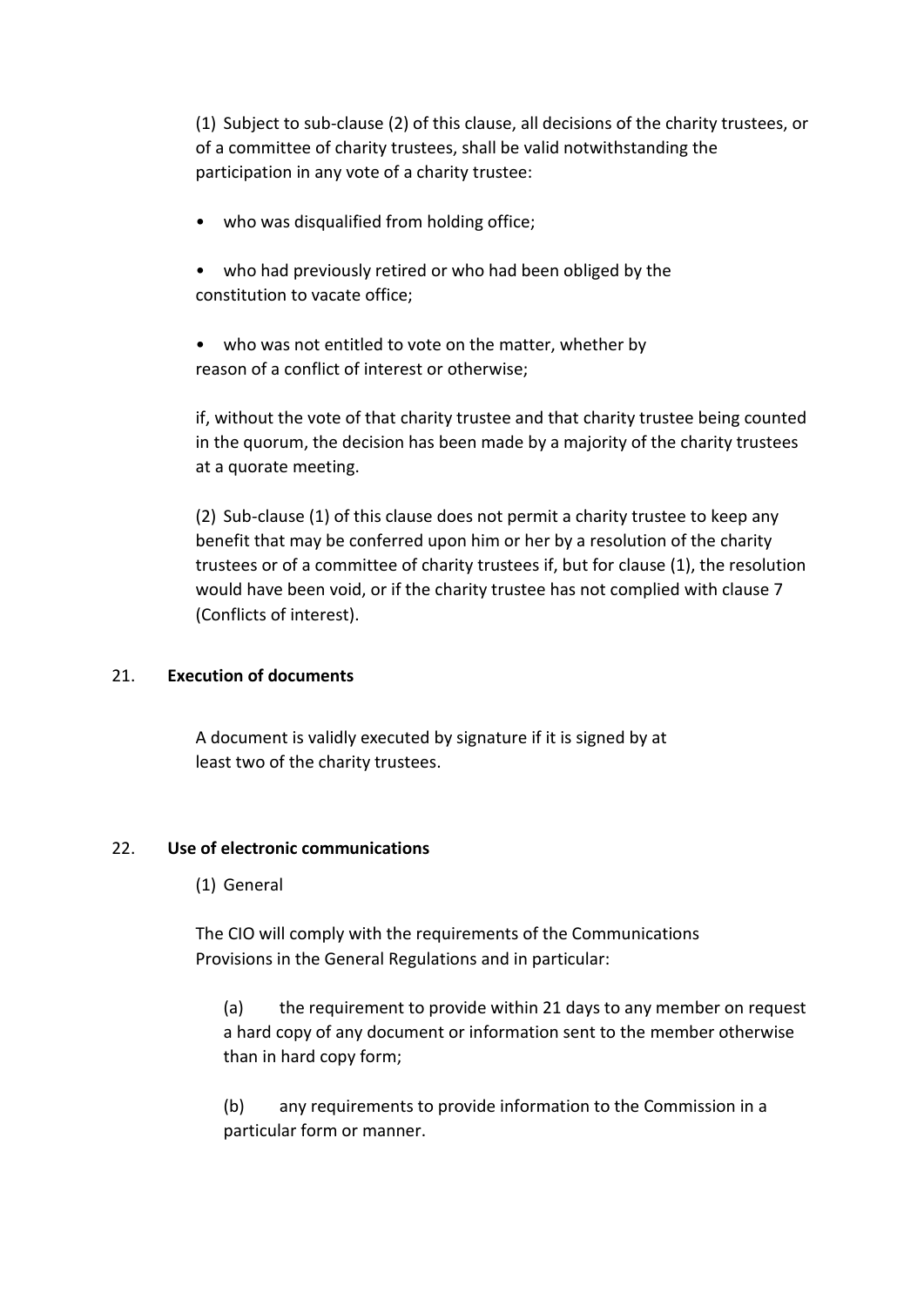#### 23. **Keeping of Registers**

The CIO must comply with its obligations under the General Regulations in relation to the keeping of, and provision of access to, registers of its members and charity trustees.

#### 24. **Minutes**

The charity trustees must keep minutes of all:

- (1) appointments of officers made by the charity trustees;
- (2) proceedings at general meetings of the CIO;

(3) meetings of the charity trustees and committees of charity trustees including:

- the names of the trustees present at the meeting;
- the decisions made at the meetings; and
- where appropriate the reasons for the decisions;
- (4) decisions made by the charity trustees otherwise than in meetings.

## 25. **Accounting records, accounts, annual reports and returns, register maintenance**

(1) The charity trustees must comply with the requirements of the Charities Act 2011 with regard to the keeping of accounting records, to the preparation and scrutiny of statements of accounts, and to the preparation of annual reports and returns. The statements of accounts, reports and returns must be sent to the Charity Commission, regardless of the income of the CIO, within 10 months of the financial year end.

(2) The charity trustees must comply with their obligation to inform the Commission within 28 days of any change in the particulars of the CIO entered on the Central Register of Charities

#### 26. **Rules**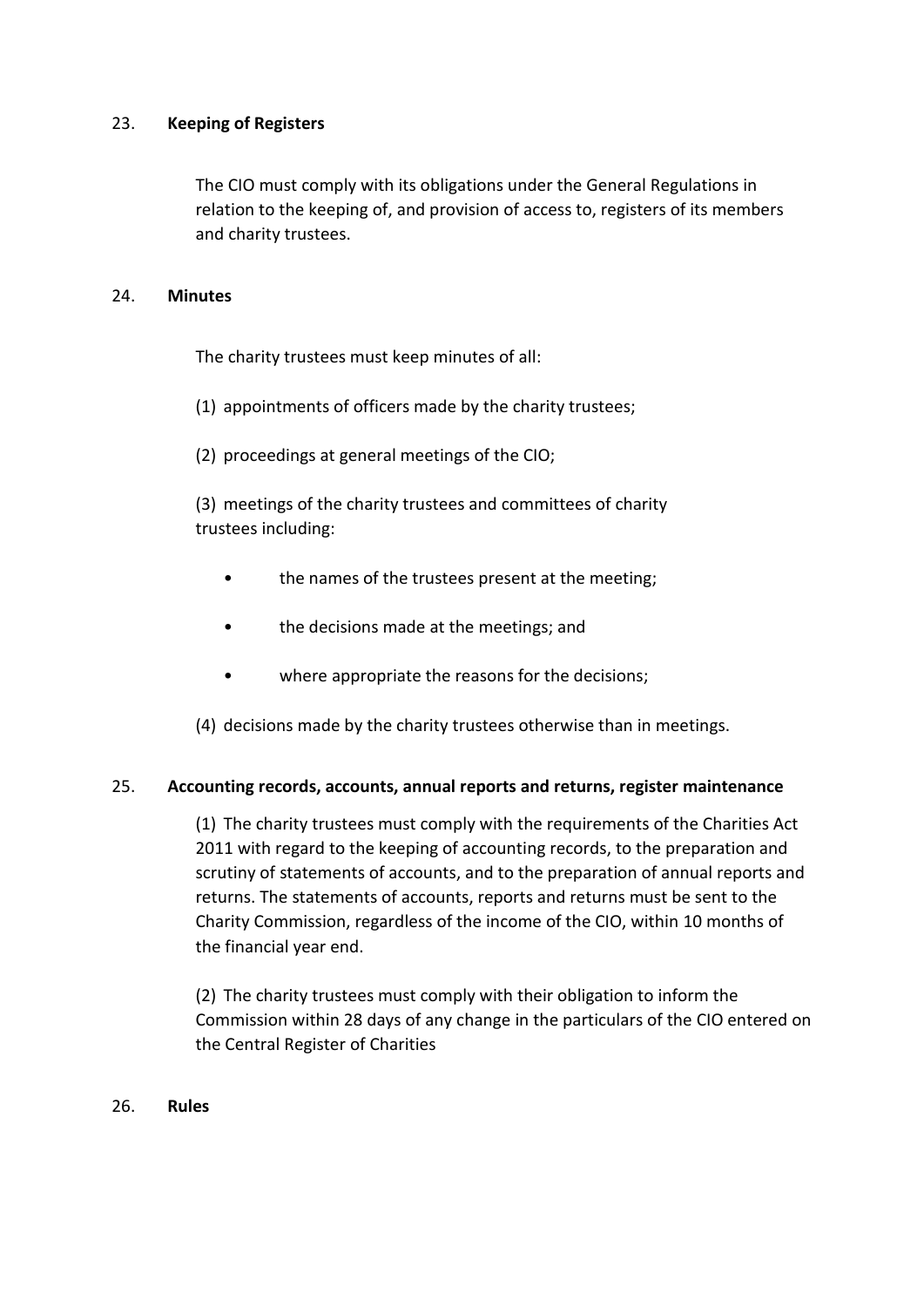The charity trustees may from time to time make such reasonable and proper rules or bye laws as they may deem necessary or expedient for the proper conduct and management of the CIO, but such rules or bye laws must not be inconsistent with any provision of this constitution. Copies of any such rules or bye laws currently in force must be made available to any member of the CIO on request.

## 27. **Disputes**

If a dispute arises between members of the CIO about the validity or propriety of anything done by the members under this constitution, and the dispute cannot be resolved by agreement, the parties to the dispute must first try in good faith to settle the dispute by mediation before resorting to litigation.

#### 28. **Amendment of constitution**

As provided by clauses 224-227 of the Charities Act 2011:

- (1) This constitution can only be amended:
	- (a) by resolution agreed in writing by all members of the CIO; or
	- (b) by a resolution passed by a 75% majority of votes cast at a general meeting of the members of the CIO.

(2) Any alteration of clause 3 (Objects), clause [29] (Voluntary winding up or dissolution), this clause, or of any provision where the alteration would provide authorisation for any benefit to be obtained by charity trustees or members of the CIO or persons connected with them, requires the prior written consent of the Charity Commission.

(3) No amendment that is inconsistent with the provisions of the Charities Act 2011 or the General Regulations shall be valid.

(4) A copy of any resolution altering the constitution, together with a copy of the CIO's constitution as amended, must be sent to the Commission within 15 days from the date on which the resolution is passed. The amendment does not take effect until it has been recorded in the Register of Charities.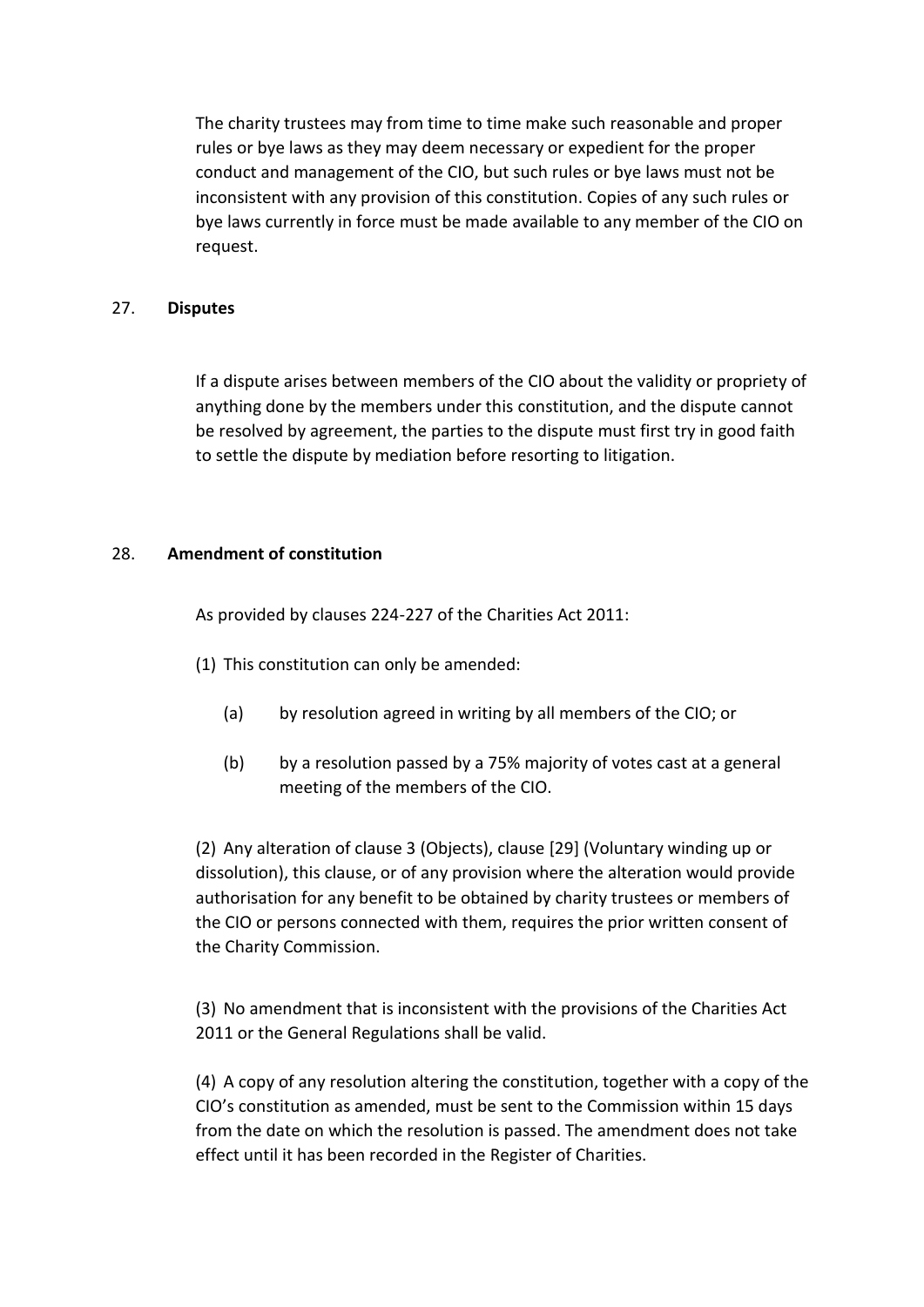### 29. **Voluntary winding up or dissolution**

(1) As provided by the Dissolution Regulations, the CIO may be dissolved by resolution of its members. Any decision by the members to wind up or dissolve the CIO can only be made:

(a) at a general meeting of the members of the CIO called in accordance with clause [11] (Meetings of Members), of which not less than 14 days' notice has been given to those eligible to attend and vote:

- (i) by a resolution passed by a 75% majority of those voting, or
- (ii) by a resolution passed by decision taken without a vote and without any expression of dissent in response to the question put to the general meeting; or
- (b) by a resolution agreed in writing by all members of the CIO.
- (2) Subject to the payment of all the CIO's debts:
	- (a) Any resolution for the winding up of the CIO, or for the dissolution of the CIO without winding up, may contain a provision directing how any remaining assets of the CIO shall be applied.
	- (b) If the resolution does not contain such a provision, the charity trustees must decide how any remaining assets of the CIO shall be applied.
	- (c) In either case the remaining assets must be applied for charitable purposes the same as or similar to those of the CIO.

(3) The CIO must observe the requirements of the Dissolution Regulations in applying to the Commission for the CIO to be removed from the Register of Charities, and in particular:

- (a) the charity trustees must send with their application to the Commission:
	- (i) a copy of the resolution passed by the members of the CIO;
	- (ii) a declaration by the charity trustees that any debts and other liabilities of the CIO have been settled or otherwise provided for in full; and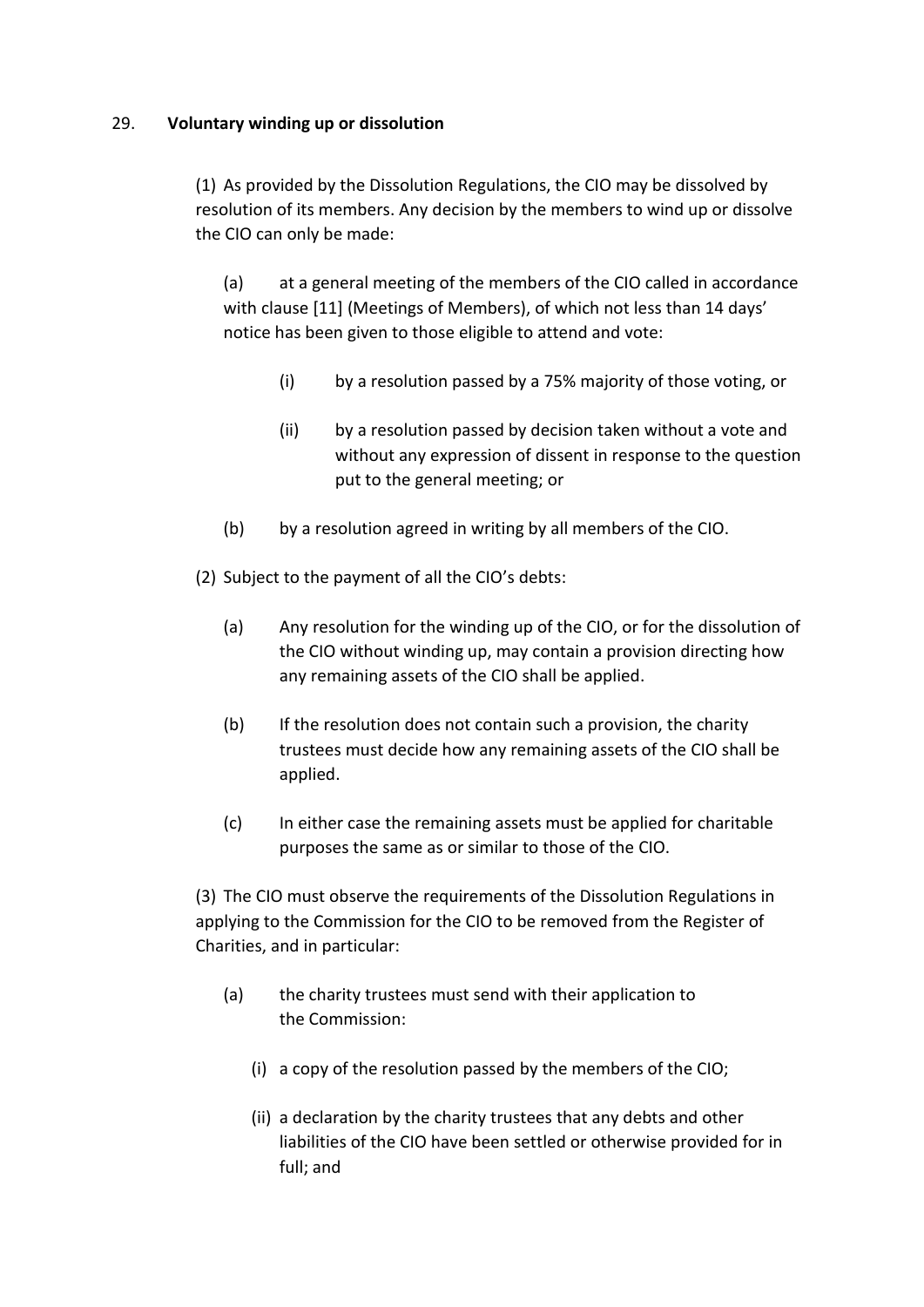- (iii) a statement by the charity trustees setting out the way in which any property of the CIO has been or is to be applied prior to its dissolution in accordance with this constitution;
- (b) the charity trustees must ensure that a copy of the application is sent within seven days to every member and employee of the CIO, and to any charity trustee of the CIO who was not privy to the application.
- (4) If the CIO is to be wound up or dissolved in any other circumstances, the provisions of the Dissolution Regulations must be followed.

#### 30. **Interpretation**

In this constitution:

"connected person" means:

(a) a child, parent, grandchild, grandparent, brother or sister of the charity trustee;

(b) the spouse or civil partner of the charity trustee or of any person falling within sub-clause (a) above;

(c) a person carrying on business in partnership with the charity trustee or with any person falling within sub- clause (a) or (b) above;

- (d) an institution which is controlled
	- (i) by the charity trustee or any connected person falling within subclause (a), (b), or (c) above; or
	- (ii) by two or more persons falling within sub-clause (d)(i), when taken together

(e) a body corporate in which –

(i) the charity trustee or any connected person falling within sub-clauses (a) to (c) has a substantial interest; or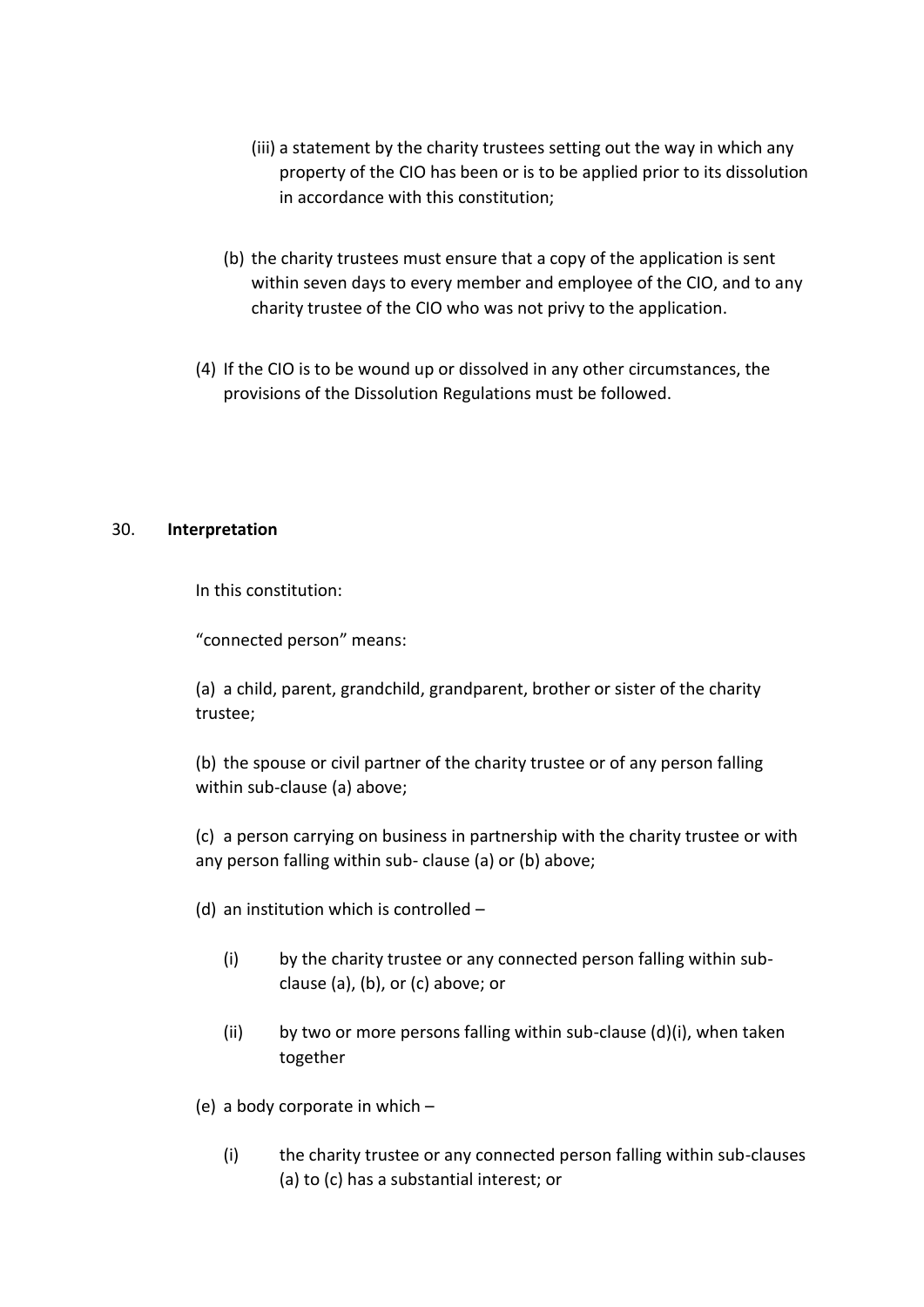(ii) two or more persons falling within sub-clause (e)(i) who, when taken together, have a substantial interest.

Section 118 of the Charities Act 2011 apply for the purposes of interpreting the terms used in this constitution.

"General Regulations" means the Charitable Incorporated Organisations (General) Regulations 2012.

"Dissolution Regulations" means the Charitable Incorporated Organisations (Insolvency and Dissolution) Regulations 2012.

The "Communications Provisions" means the Communications Provisions in Part 9, Chapter 4 of the General Regulations.

"charity trustee" means a charity trustee of the CIO.

A "poll" means a counted vote or ballot, usually (but not necessarily) in writing.

# **Appendix**

The following provisions do not form part of the 'Association' model constitution but are available as options under clauses 11 (General meetings of members) and 22 (Use of electronic communications).

For CIOs intending to include these powers in their constitutions, we recommend that you use the following wording. Notes on these clauses are included with the explanatory notes accompanying the clauses in the model.

#### **Use of electronic communications**

(2) To the CIO

Any member or charity trustee of the CIO may communicate electronically with the CIO to an address specified by the CIO for the purpose, so long as the communication is authenticated in a manner which is satisfactory to the CIO.

(3) By the CIO